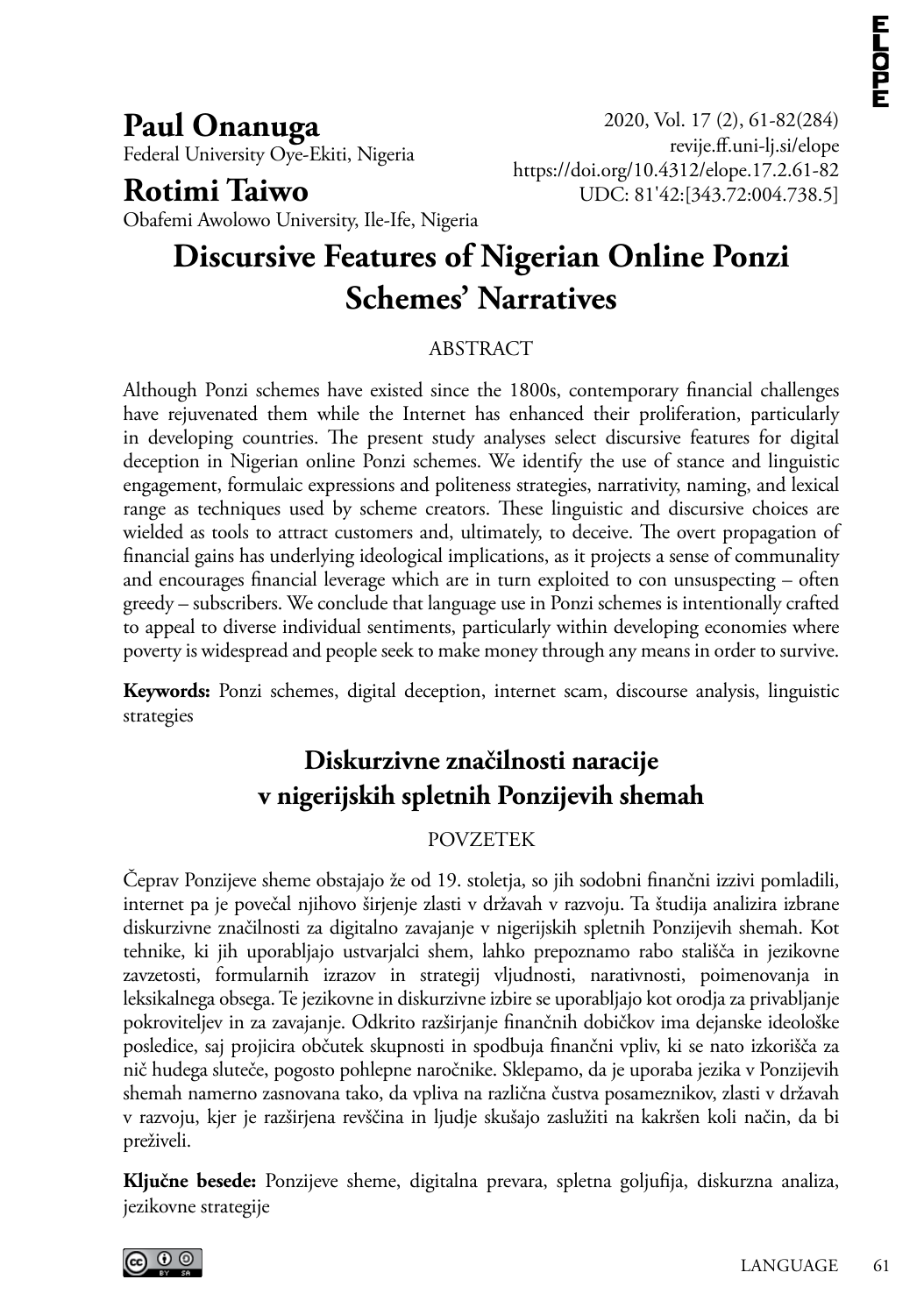## **1 Introduction**

Around the middle of 2016 in Nigeria, there was a sudden rise in testimonies about a 'legitimate' money-making venture which promised 30% for all financial investments lodged. Suddenly in the consciousness of a national audience, millions of desperate Nigerians, evidently encouraged by the downturn in the nation's economic fortunes, joined the bandwagon. The frenzy was generated by MMM, short for *Mavrodi Mundial Moneybox*, a Ponzi scheme of Russian roots which had operations in several other countries (Hess and Soltes 2018). In spite of warnings from the Nigerian government, the Central Bank of Nigeria (CBN) and the Nigeria Deposit Insurance Corporation (NDIC), many people decided to join the Ponzi scheme. However, when the bubble burst upon the sudden freezing of mavros – a virtual currency created by the MMM managers – prior to the December 2016 Christmas festivities and consequent insolvency of MMM, it was estimated that about three million Nigerians lost billions of naira, the Nigerian currency. MMM Nigeria was created in November 2015, spent a few months growing its subscriber base, hit the heights and lasted for a little over a year in total – the brief duration of its existence being customary of Ponzi schemes. Although it made a comeback in the middle of 2016, it never regained its former popularity. Since its collapse, several schemes have leveraged the publicity which MMM generated. The rate at which these schemes mushroomed daily, enticing subscribers with unrealistic and unjustifiable returns, coupled with the way in which Nigerians thronged to them, justify the present study. Luukkonen (2014, 5) underlines the necessity of exploring Ponzi schemes by saying:

Ponzi and pyramid schemes are a topical, complicated phenomenon that can be studied from several viewpoints: their internal structures and impact on surrounding economy can be remarkable, not to mention their impact on individual lives; they arouse questions of ethics and justification in regards to prevailing social problems; and they can also be fascinating examples on persuasion, deception and manipulation.

Ho et al. (2016, 394) also claim that "linguistic features can provide crucial cues to detect deception". The present study examines how linguistic choices perform interpersonal, attitudinal and ideological functions on Nigerian Ponzi scheme webpages. Specifically, attention is paid to lexical choice, stance and linguistic engagement, commissives, politeness strategies, and narrativity. We identify these as language choices for persuasive purposes in the self-presentation on the webpages of selected Nigerian Ponzi schemes. The features are studied particularly with a view towards how these linguistic strategies resonate with the interrelated themes of persuasion and deception of potential victims.

## **2 Digital Marketing and Digital Deception**

The availability of the internet as well as the integration of technology into business has had far-reaching consequences. The resultant efficiency and the inexpensive ways of connecting businesses and disseminating information to consumers have ensured that more businesses rely on these platforms. According to Onanuga (2017), these transactions are aided by media like smartphones, interactive channels, banner ads, digital outdoor marketing, and social networking platforms. A critical feature of digital marketing which enhances public appeal is its multimodal nature (accommodation of text, images, music, video, etc.), which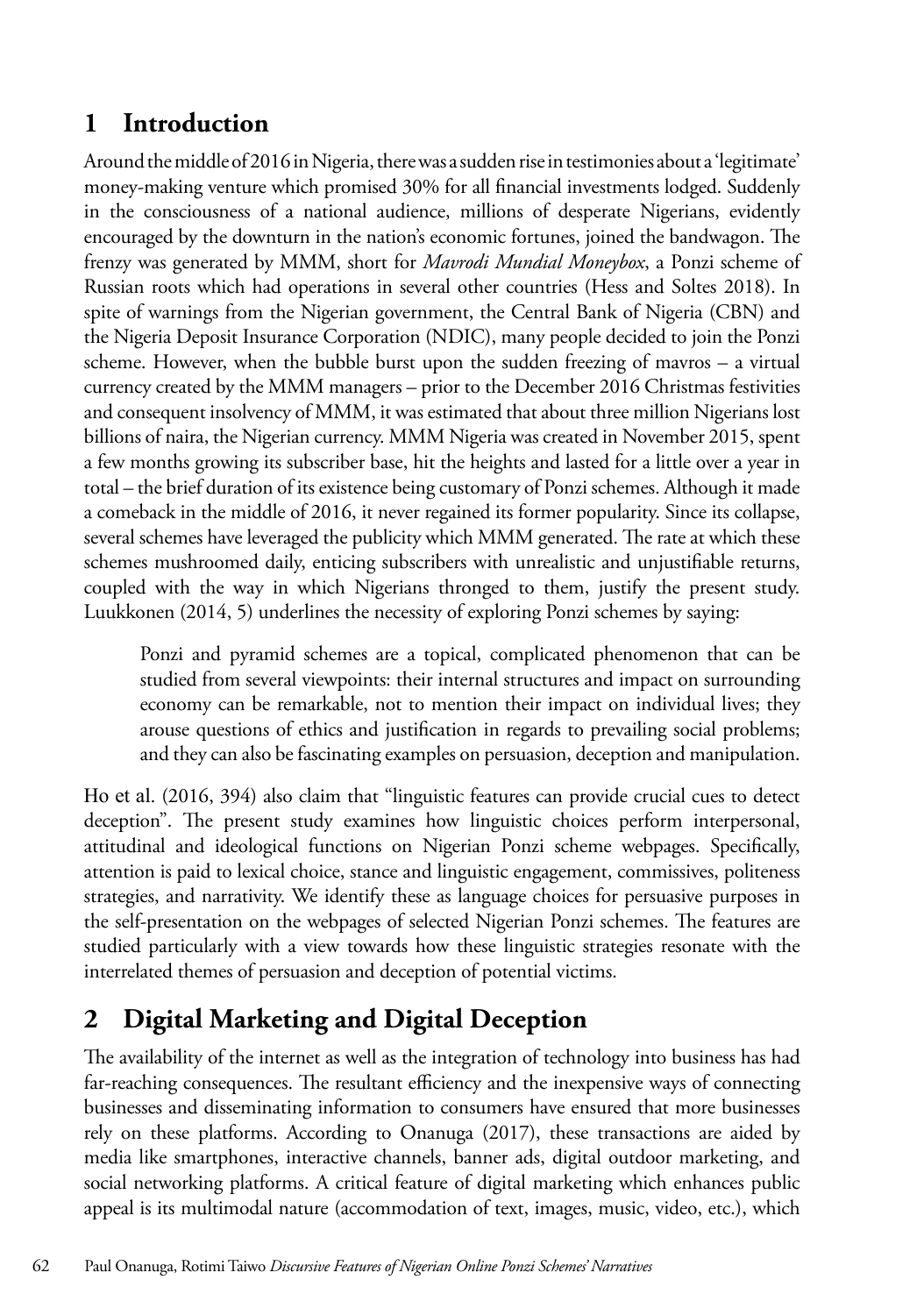is completely different from traditional communication platforms (Tsikerdekis and Zeadally 2014). However, digital marketing has also been blighted by increasingly widespread and fraudulent practices. These digital deceptive engagements are encouraged by the relative anonymity which the digital space affords users.

Digital deception is occasioned by the perpetration of unwholesome practices online. Hancock (2007, 289) defines digital deception as "the intentional control of information in a technologically mediated message to create a false belief in the receiver of the message". This is manifested through stealing users' identities, creating phoney webpages to hack into users' bank accounts and fronting false businesses through which unsuspecting members of the public are swindled. Deception has been identified as a regular occurrence in many daily activities (Hancock et al. 2007). Although studies have identified deception as usually being spontaneous, Whitty et al. (2012) observed that lies are also planned, especially in asynchronous interactions – as is the case on the webpages which are being studied. Hancock further classifies digital deception into: identity-based deception (realised through "false manipulation of a person's or organization's identity", see Palasinski and Bignell 2015, 6446) and message-based deception (which involves deception in the communication between two or more interlocutors).

One must, however, note that there are overlaps in this dichotomy. Through a computerised text analysis of online dating data, Toma and Hancock (2010) identify two forms of linguistic cues in digital deception – emotional (negative emotion words, negation and psychological distancing) and cognitive (split into exclusive and motion words). The underlying assumption in these studies is that language is central to deceptive practices online (Choudhury 2014). This is supported by Buller et al. (1996, 269), who identify language as a "key component of deceptive behaviour", what Galasinski (2000, viii) regards as the "primary mechanism by and through which a deceptive message can be passed from the deceiver to the target".

Choudhury (2014) identifies the use of sense words as hackneyed in deceptive language, but also observes other-oriented pronouns and references, speech disfluencies, as well as linguistic hedges for the purpose of "content mitigation" (Fraser 2010, 201, as quoted in Choudhury 2014). However, it must be stressed that Choudhury (2014) used both textual and oral data whereas the present study is wholly reliant on the former. Hancock et al. (2007) explore the linguistic patterns and peculiarities of deceptive communication online and find that there are identifiable markers of deceptive language even in computer-mediated communication. For instance, third-person pronouns (singular and plural) were identified as more preponderant than first-person singular pronouns in order to shift the focus from the deceiver to others.

Armistead (2011) and Arciuli, Mallard and Villar (2010) also observe that linguistic analyses and identified linguistic cues could potentially yield refreshing insights into the detection of digital deceptive practices. This is corroborated by Schafer (2007, 40), who indicates that deception in digital texts is realised through a "constellation of cues".

In addition, the linguistic analysis of digital deception has been studied with respect to varying platforms, extending across domains such as online dating, scam mails, phishing (obtaining sensitive information for fraudulent purposes), (micro)blogs, etc, including in Blommaert and Omoniyi (2006), Heyd (2008), Chiluwa (2010, 2015a), Okafor and Unachukwu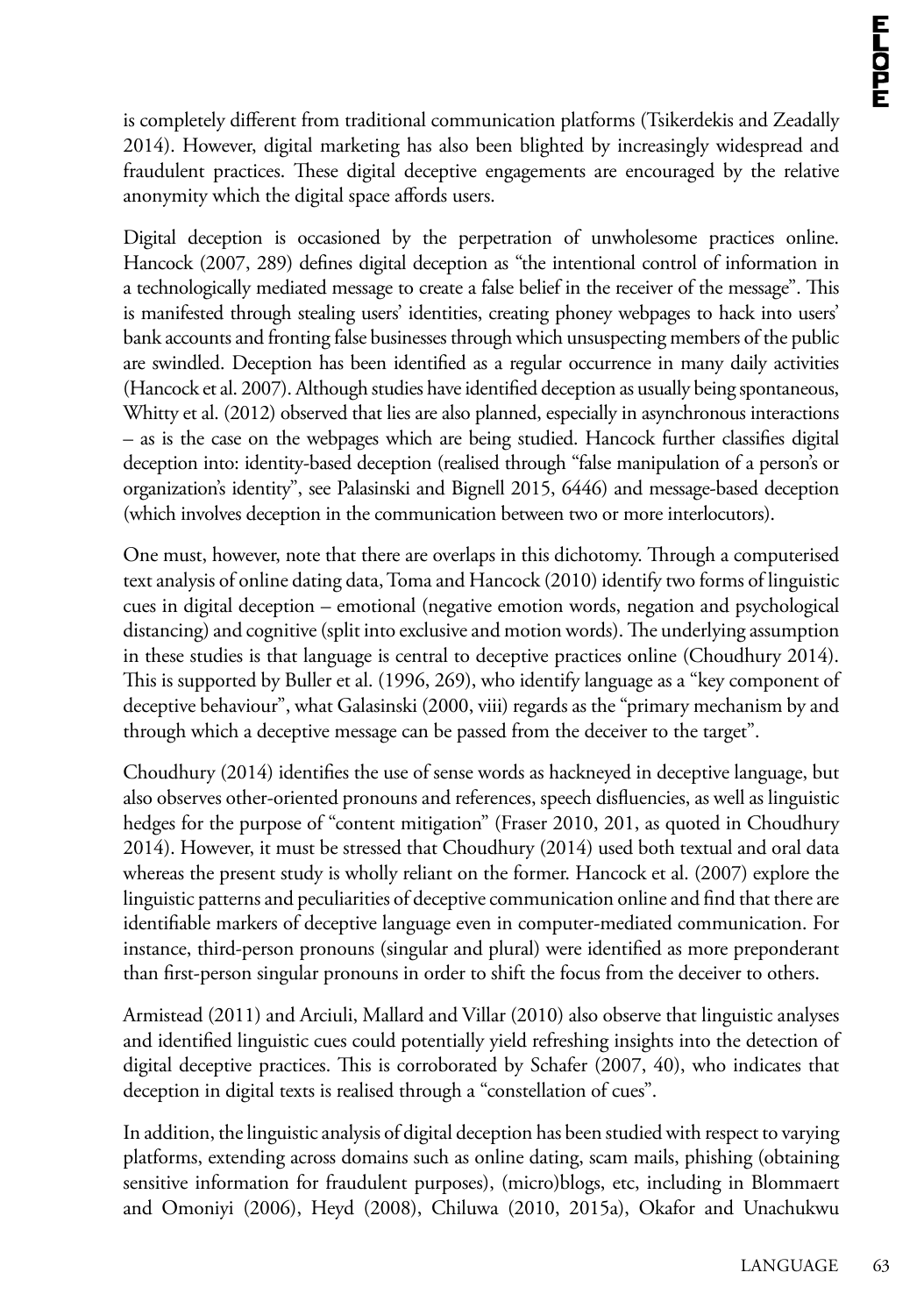(2015), and Taiwo (2012, 2017). Taiwo (2012) focuses on a metafunctional analysis of email scams and identifies a linguistic metamorphosis from an assertive and confident language use in early scam correspondence to a "non-confident, naïve, vulnerable, and ignorant" one in more recent scam texts, all geared towards achieving their persuasive tenor. However, studies on the linguistics of digital deception in Ponzi schemes are rare, with very few examples (cf. Luukkonen 2014). This earlier work studied an American Ponzi scheme from the perspective of persuasion with a focus on three integral viewpoints – the medium, the audience and the deceiver. The present study seeks to provide further insight into a banal yet understudied phenomenon. Ponzi schemes constitute platforms for digital deception because they are essentially created to swindle unsuspecting and greedy investors. The focus of this work is the discursive features and markers of deception in Nigerian online Ponzi schemes.

## **3 Dimensions of Internet Scams and the Proliferation of Ponzi Schemes in Nigeria**

Scams and fraudulent practices have grown in recent years, owing to advances in technology, and they come at a huge cost to economies (Zahra, Priem, and Rasheed 2007; Tian and Keep 2002). Fraudulent schemes are rife globally and have morphed over the years from Charles Ponzi's postal stamp scam to forms ranging from phishing, phone call frauds, email scams, identity theft, dating and romance scams, and so on. Gong, McAfee and Williams (2014, 1) elaborate on the proliferation of these schemes and their financial exploitation concerns as follows:

Modern frauds include Ponzi and pyramid schemes, securities frauds, corporate accounting financial scandals, medical and automobile insurance frauds, sophisticated art forgeries, the shell game, and the "Nigerian scam", to name just a few.

Internet-based scams have adapted to the terrain provided by technological advances in telecommunications and financial services. These online mass marketing frauds exploit mass communication media. The Federal Bureau of Investigation (2001, 1) defines internet fraud as:

any fraudulent scheme in which one or more components of the Internet, such as Web sites, chat rooms and e-mail, play a significant role in offering non-existent goods or services to consumers, communicating false or fraudulent representations about the schemes to consumers, or transmitting victims' funds, access devices, or other items of value to the control of the scheme's perpetrators<sup>1</sup>

While some of these frauds are reliant on mass marketing, casting a wide net and hoping that inquisitive receivers would fall in the trap, others use bulletin boards or social media platforms, "offer 'unbelievable' opportunities or 'get rich quick' schemes to subscribers/ browsers of such boards" (Fried 2003).

Moore, Han and Clayton (2012, 41) acknowledge internet scams as "postmodern" because while most of the subscribers are knowledgeable enough to comprehend prospective fraud,

See https://archives.fbi.gov/archives/news/testimony/internet-fraud-crime-problems.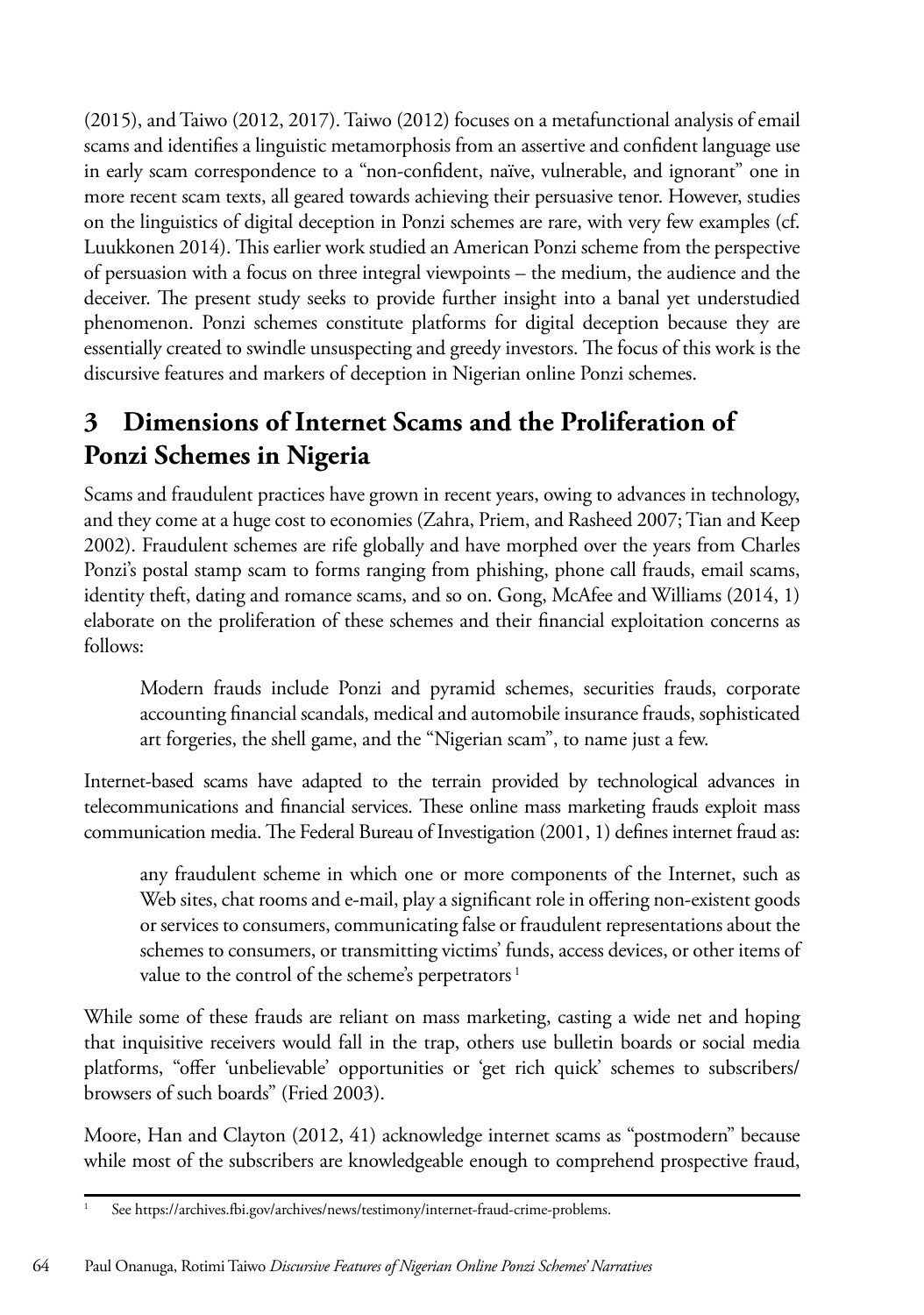they go ahead hoping to make a "profit by joining early" and withdrawing their funds before the inevitable collapse. In a study of the forms, discourse structures and pragmatic analyses of email hoaxes, Heyd (2008) terms the proliferating internet-based scams as digital lies. However, while such scams are informal and faceless, web-based schemes exude an air of officialness and provide a verisimilitude of authenticity which encourages patronage from subscribers. Capitalising on widespread greed, contemporary scam artists either wilfully infringe the privacy of would-be victims or lure them through multifarious gimmicks. In addition to playing on their ignorance, these scams employ persuasive language and promises of financial gains to convince their victims. Such manipulative tendencies, whether employed online or in face-to-face relations, ensure that victims often live in delusion, unconvinced that they are involved in an intricately woven scam until the scammer has succeeded.

In Nigeria, swindling, deception and racketeering are subsumed under the nomenclature '419'. A Nigerian creation, the 419 phenomenon has attracted and enjoys global attention (Igwe 2007, 6). Tive (2006, 3) ties the history of 419 to Section 419 of the Nigerian criminal code, a section dealing with fraud, "related to stealing, cheating, falsification, impersonation, counterfeiting, forgery and fraudulent representation of facts". The upsurge in the availability, affordability and subscription to the internet in Nigeria has had phenomenal implications on the social fabric of life (Taiwo 2010), and has inevitably led to the "increasing application of internet resources to the practise of digital deceptions/online financial scams" (Chiluwa 2010, 3), even finding intertextual references in Nigerian popular music (Onanuga 2020). In recognition of the global acknowledgement that Nigeria is arguably the headquarters of email scams (Smith 2007), Blommaert and Omoniyi (2006) identify the communicative content of such correspondence. They identify competencies along the line of technology, culture and linguistics, all of which are intricately woven by scammers in convincingly crafting their fraudulent proposals and in appealing to the sensibilities of prospective victims regardless of their locations.

Systematic fraudulent ventures have a history in Nigeria. These were initially started through pyramid schemes, which involved multi-level marketing that required old members' referral of newly registered participants to move up the ladder (Lewis 2012). The more people they introduced, the higher the dividends. Examples include the NOSPETCO Oil and Gas Company (which promised over 100% return on investment), the 1991 Umanah E. Umanah established Resource Managers Nigeria Limited (which offered a 60% return), Planwell Watershed, Arise and Shine Trust Company, and Forum Business Finance, among others. These schemes involved illegal entrepreneurs who were not recognised by regulatory bodies and who capitalised on public greed. This chequered cycle was a craze in Nigeria before the popularity of MMM, a Ponzi scheme, in 2016. MMM's popularity and substantial patronage encouraged the creation of more of such schemes. A Ponzi scheme, according to *Black's Law Dictionary* (Garner and Black 2009, 1278), is:

a fraudulent investment in which money contributed by later investors generates artificially high dividends for the original investors, whose example attracts even larger investments. Money from the new investors is used directly to repay or pay interests to old investors, without any operation or revenue producing activity other than the continual raising of new funds.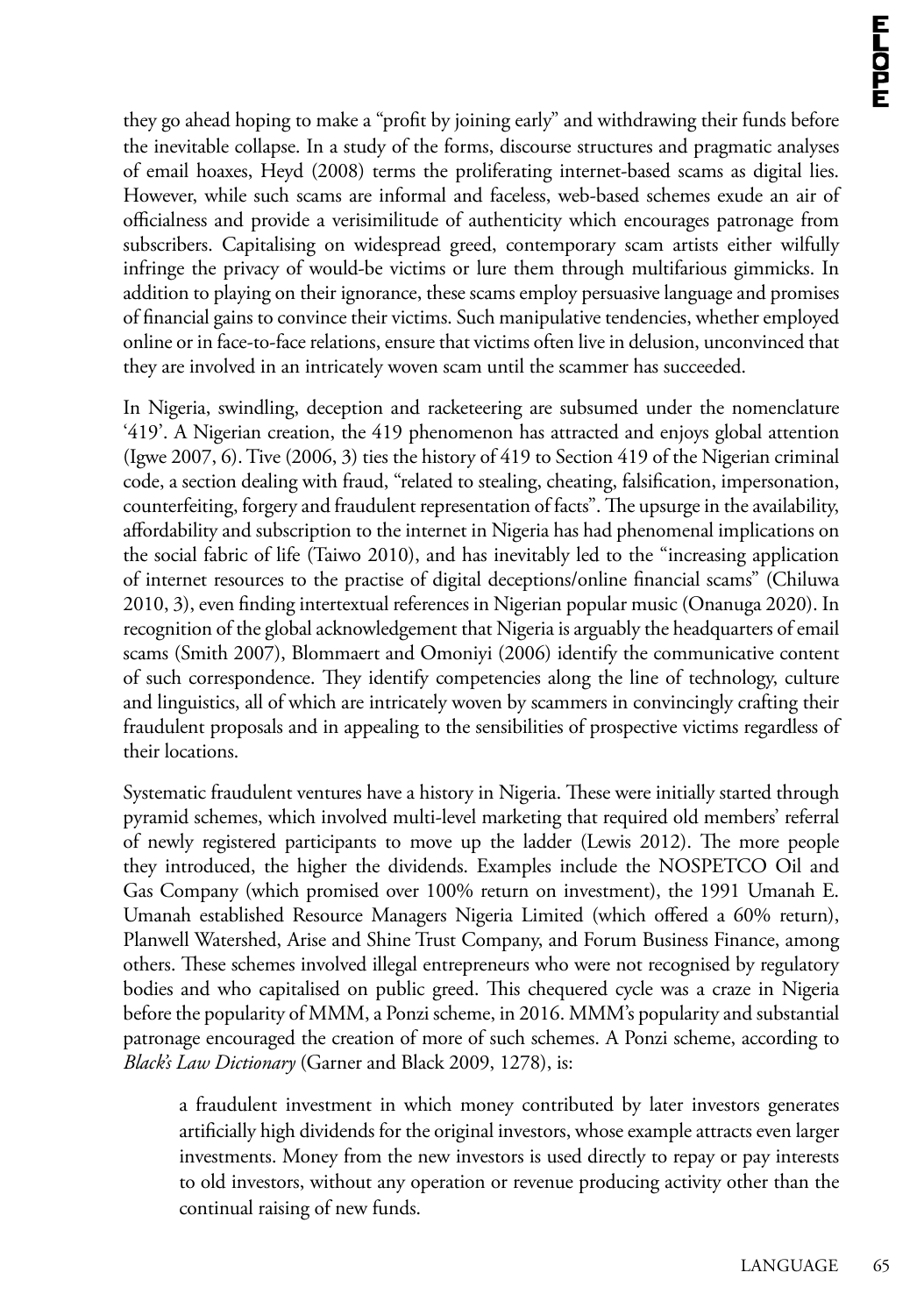While some of the scams under discussion exhibit traits of pyramid schemes, since they encourage and reward referral, this is not the norm. Unlike pyramid schemes which require down-lines sourced by the participants, Ponzi schemes operate via a peer-to-peer matrix and progress is not directly tied to personal promotion towards gaining new members. What is, however, not in doubt is that the more new members join, the faster the rewards come in. This undoubtedly encourages subscribers to join.

The hardship witnessed in Nigeria following the sudden fall of crude oil prices in the international market coupled with the stifling economic programmes of the newly elected government in 2015 kindled the urge for illicit money-making ventures to cushion the effects of the harsh economic situation. MMM made the first incursion in 2015, and gradually gained a reputation for providing substantial profits. Structured as a counter-hegemonic platform to rupture the deep-rooted global financial cycle instituted by the rich against the poor, the exchange of money was couched in the idea of providing help for someone and receiving one's initial investment plus enticing percentages as interest back. Obviously cyclical in administration, the attraction was in the fact that the higher the investment capital, the higher the profit. As the lengthiest period to recoup one's investment was a month, several individuals, buoyed by the promise of sudden success and blinded by greed, borrowed money to participate in the scheme. Some bank staff also, in advisory roles, persuaded their customers to invest in the Ponzi scheme in view of its high interest rate compared to the abysmal one provided by the banks. The tales of students who diverted their school fees and employees who deceitfully misappropriated official funds in order to make rapid earnings also came to light and made the news upon the collapse of MMM, roughly a year after its  $commence$ ment.<sup>2,3</sup>

The scheme's sudden suspension of the 'Get Help' provision a week before the Christmas period in 2016 signalled looming troubles. The decision came on the heels of rumours that the so-called guiders, persons who were at the peak of the scheme's administration, had been making millions of naira without actually providing any help. This implied that they had been gaining massive amounts of money without putting anything into the scheme. Alongside this was the fear that the scheme might not be able to provide enough money to meet the huge number of people who had invested in it and awaited bumper payments towards the traditionally expensive festive period. Naturally, the suspension led to a panic, with participants unwilling to provide help, while those whose funds had matured were unable to retrieve their money. Although the scheme promised to stage a comeback in January 2017, a promise it indeed fulfilled, public trust had waned, and this was coupled with changes that the scheme introduced, which meant that investors from before 2017 were unable to get their funds.<sup>4,5</sup> The dissolution into irrelevance of the MMM scheme was also fast-tracked by the emergence of tens of similar schemes which promised the same or even better percentage of returns on an investment. At the peak of the craze there were as many as 150 Nigerian

<sup>2</sup> See http://www.informationng.com/2017/03/student-laments-investing-school-fees-mmm-ponzi-scheme.html.

<sup>3</sup> See http://punchng.com/put-school-fees-project-money-mmm-varsity-students-lament/.

See https://www.bbc.com/news/world-africa-38340457.

<sup>5</sup> See https://www.pulse.ng/bi/finance/ponzi-scheme-mmm-returns-and-clearly-states-that-there-is-no-money-backguarantee/ekxkvl0.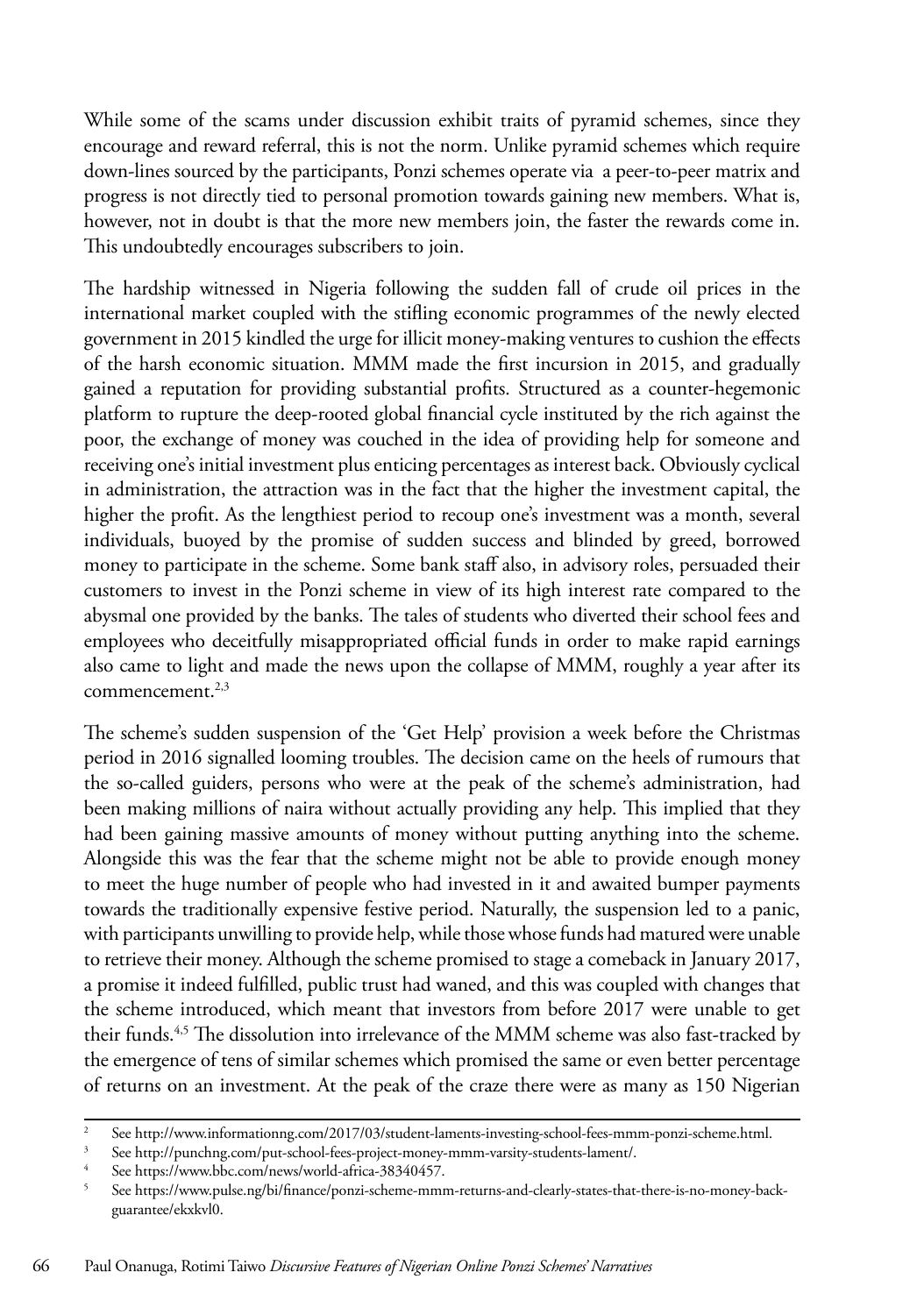Ponzi schemes with an online presence (Onanuga and Taiwo 2019). In addition to the use of websites to promote their activities, these schemes have further used chat platforms like WhatsApp to accelerate the spread and reach of their activities. The patronage of these schemes cut across all social and educational divides. While the underlying motivation was the desire for rapid financial gains, the present study attempts an analysis of the language use on the schemes' webpages with the assumption that these pages, as advertisements, contain tools for convincing and attracting existing and prospective participants.

## **4 Stance and Linguistic Engagement in Digital Discourse**

As in all human interactions, language is an integral feature on digital platforms. In the context of deceptive communication, Buller's and Burgoon's Interpersonal Deception Theory (1996) foregrounds the fact that "interaction between a sender and a receiver is a game of iterative scanning and adjustments to ensure deception success" (Tsikerdekis and Zeadally 2014, 75). Scammers employ various linguistic features to convince and appeal to the sense of reasoning of readers, thus widening the net for prospective victims. Stance constitutes one of those linguistic strategies (Taiwo 2016), with Chiluwa and Odebunmi (2016, 98) describing Biber's notion of stance as the theoretical concept "used to describe how speakers or writers express their viewpoints, opinions, judgements and attitudes about a topic being conveyed through lexico-grammatical options". Ochs (1990, 2) identifies two forms of stance as epistemic and affective, where epistemic stance is a "socially recognised disposition" while affective stance is a "socially recognised feeling, attitude, mood or degree of emotional intensity". Because they are social-oriented, these two forms of stance enable a writer to "stamp their personal authority onto their arguments or step back and disguise their involvement" (Hyland 2005, 176). Since communication involves both referential and non-referential information, words/ expressions are complemented by the attitudes, emotions, feelings, moods or dispositions of the speakers or writers. Through stance, one can therefore identify and deconstruct writers and their texts since they provide clues about themselves, their judgements, opinions and commitments, as well as their relationship with others (Chiluwa 2015b, 1).

Relying on the interpersonal aspect of discourse, which is established from Halliday's Systemic Functional Linguistics, stance is used to depict the construction of social roles, identities and relationships via language use. A close concept to stance with regard to the interpersonal aspect of discourse is engagement. This emanates from Martin and White's (2005) theory of evaluative language, which appraises the negotiation of meanings among interlocutors (Križan 2016). Martin and White (2005, 94) further assert that the appraisal – split into three main aspects: Attitude, Engagement and Graduation – involves the analysis of "meanings in context and towards rhetorical effects rather than towards grammatical forms". Engagement evaluates a speaker's commitment and occurs when "writers acknowledge and connect to others, recognising the presence of their readers, pulling them along with their argument, focusing their attention, acknowledging their uncertainties, including them as discourse participants and guiding them to interpretations" (Hyland 2005, 176). These linguistic perspectives are acknowledged in the current study, as emphasis is placed on stance and linguistic engagement, commissives, politeness strategies and narrativity, and how these are used to negotiate and establish social presence and obliterate distance for the purpose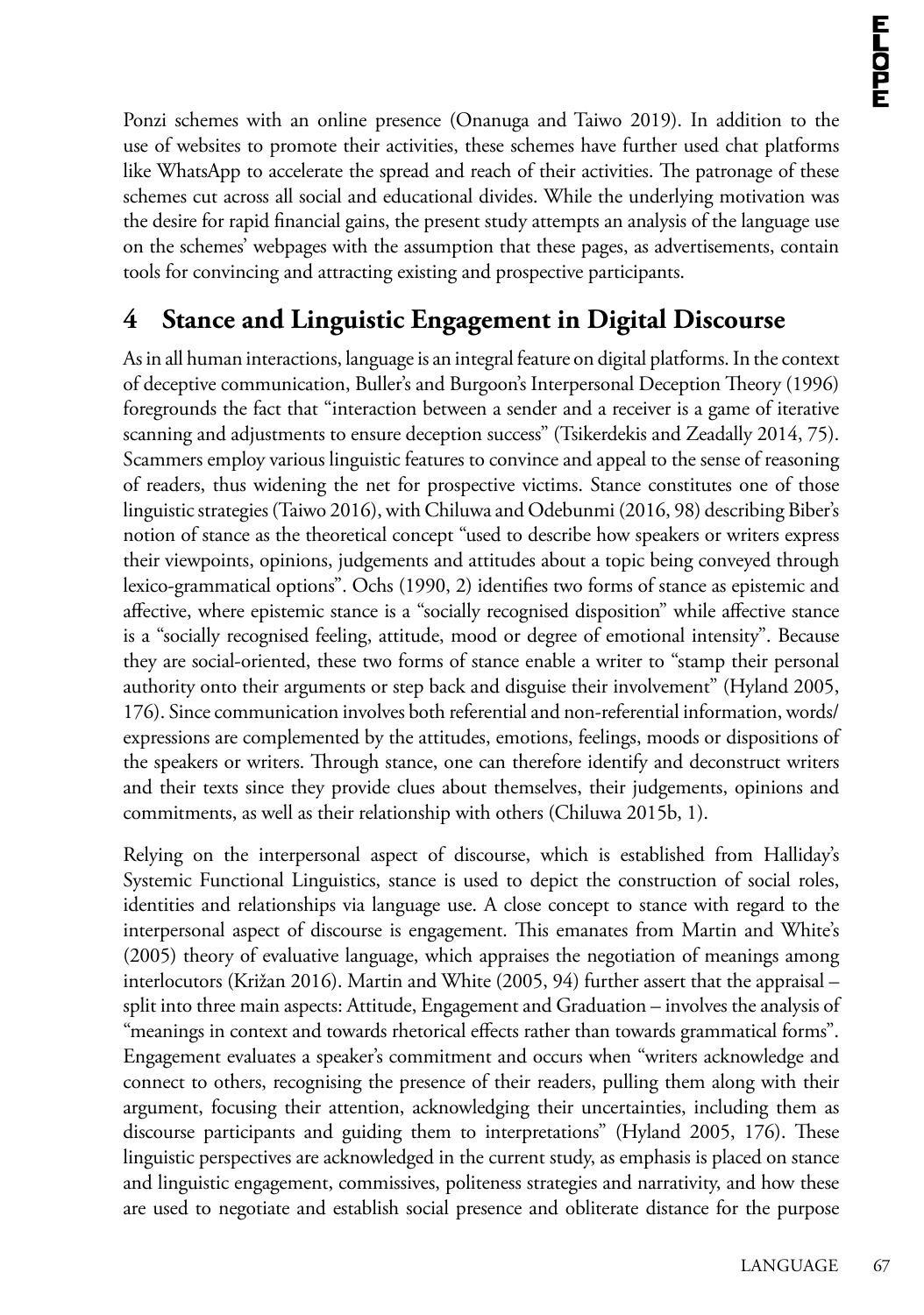of persuasion and deception. I contend that these discursive features are central to digital deception since "all forms of frauds on the internet begin from the point of using language in a particular way, to entertain, persuade and eventually convince" (Chiluwa 2010, 3).

## **5 Methodological Details**

Drew and Drew (2010) underline the necessity of quantitative and qualitative assessment of Ponzi schemes in order to forestall their recurrence. The present study is qualitative, and the data is a self-compiled corpus from the webpages of 50 Nigerian online Ponzi schemes. The primary selection criterion was the popularity of these webpages based on user traffic. This is apposite, because the webpages serve as platforms for advertisement and investor participation, and both prospective and existing investors visit them. Aside from the textual information from the site creators, we integrate instances of investor feedback, as documented on the pages, in the discussion. The analysis relies on the postulations of Critical Discourse Analysis (henceforth CDA). CDA perceives language as social practice, and therefore studies the contexts of language as crucial in ascertaining the meanings and implications behind texts and utterances. This theoretical perspective is applied to Galasinki's (2000) three-fold strategy – deception, persuasion, and manipulation – which is appropriated by online scammers. We accommodate these tripodal strategies in the identification and analysis of language use in Nigerian Ponzi data. Chiluwa and Chiluwa (2020), in their engagement of indexicality in Nigerian Ponzi schemes, posit that CDA allows the interrogation of how language is used to legitimise deceit while exploiting members of the public. The power of language in deceptive practices also ensures that people often still cling to deception even when it becomes obvious that there is the possibility that they are being lied to (Vrij, Mann, and Leal 2012). Language use has also been found to correlate to appealing to certain affinity groups (Bosley and Knorr 2018).

The overarching theoretical frame of CDA used in this study comes from Fairclough (2003), and this perspective considers discourse analysis as interfacing between a focus on texts and the 'order of discourse', which refers to the social structuring and networking of social practices. To Fairclough, texts embody elements of social events which have implications in the real world. Consequently, and while targeted at analysing discursive practices within texts, the theory is employed to focus on how Ponzi discourses construct stance and linguistic engagement, commissives, politeness strategies, and narrativity through language choices and how these contribute to positive self-presentation and ideology in the process of persuasion and ultimately, manipulation and deception. In achieving this, we analyse the nexus of linguistic structures and relate textual structures to ethnographic/contextual realisations.

In our subsequent analysis, we consider naming, use of formulaic expressions and politeness strategies, suasive language, commissive acts, narrativity and their ideological implications in the achievement of digital deception within the domain of Nigerian Ponzi schemes. Formulaic expressions are verbal expressions that are fixed in form and imbued with attitudinal nuances (Ambele, Yusop, and Buddharat 2018). As used in this study, they play significant roles in shaping persuasion and politeness. Within this context also, politeness involves maintaining and saving face as well as claiming positive social values in the Ponzi narratives (Spencer-Oatey 2008; Sorlin 2017), while suasive language and commissive acts require the Ponzi scheme creators to use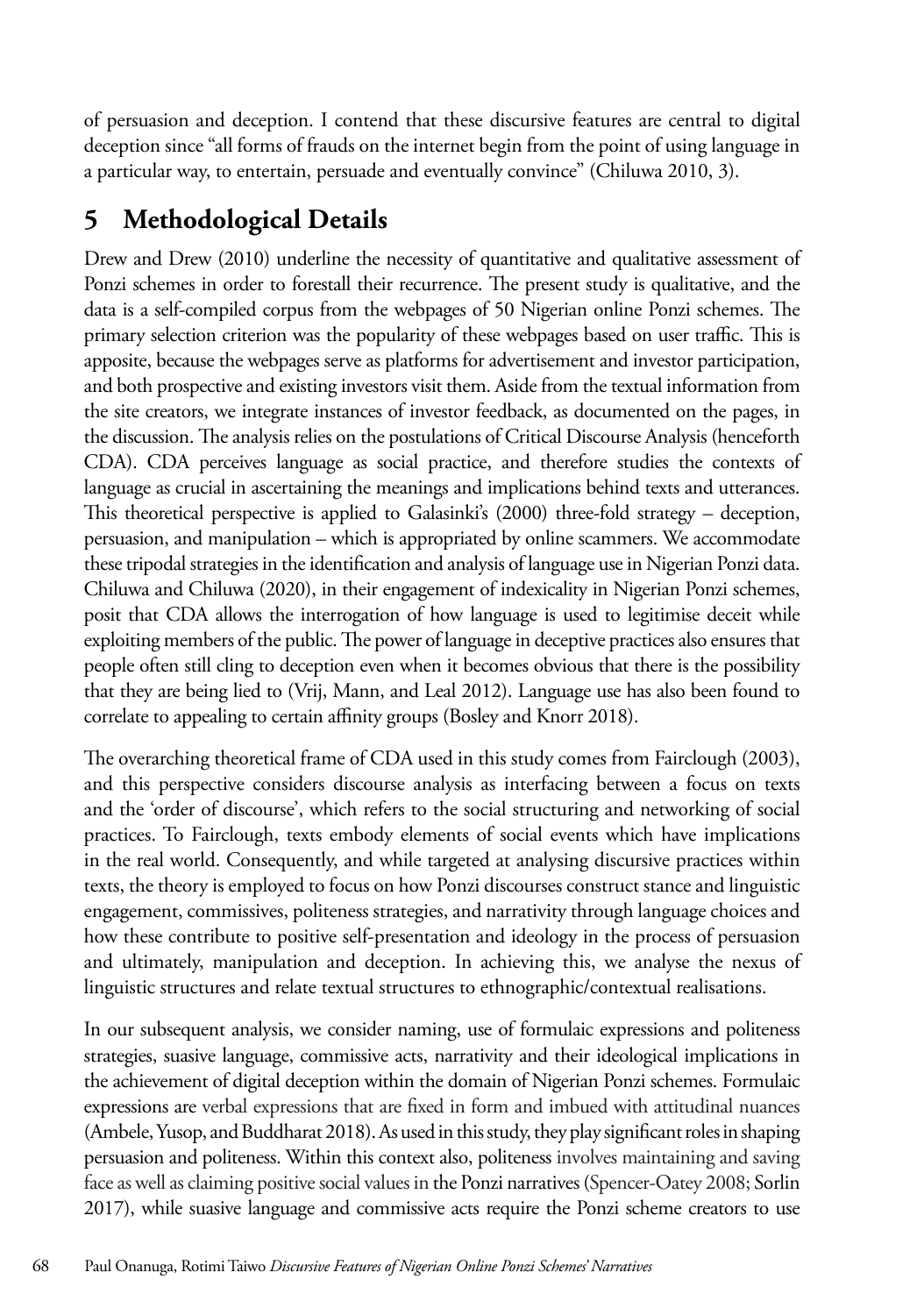language to convince readers to take action and be committed to future actions, respectively. To further assert their identities as real and their products as authentic, these schemes use relatable stories to convince prospective participants. This is narrativity. Finally, these identified discursive features are related to the ideological significance of the Ponzi schemes in Nigeria.

## **6 Analysis and Discussion of Findings**

## 6.1 Naming in Ponzi Schemes: An Analysis of Structures

Names play important roles in businesses. Consequently, to attract attention while also conveying the focus of the business, owners use names that are also forms of advertisements. Since the concerns of Ponzi businesses lie in convincing the public on the genuineness of their ability to provide instant financial gains with minimal effort or investment by participants, their names are targeted at legitimising their illegitimate trade. In addition and as exemplified below, such schemes possess names that are substantially nominal groups. In English grammar, nominal groups are noun-headed, and can be simple or complex. The possible structures realisable in the nominal group are: Head: (Modifier)+Head, Head+(Qualifier); (Modifier)+Head+(Qualifier). The bracketed structures are not obligatory. Below is an analysis of the names of the schemes:

#### **Nominal Groups**:

**H:** *Help Givers, Greenspeer, Loopers, GiversLink, MMM, NNN, Ogive, Crowdrising, Somapay, Doublecash.me, Twinkas, Liftcareer, Farewealth, Exearn, MegaCycler, eCooperative, Salicyls, Kaynation, Claritta, Bravelink Nigeria, MoneyLink, QMM, iCharity, Payee Cycler, Tetris Mart* 

**MH:** *iCharity Club, Givers' Forum, Money Hub, Determined Millionaire, Soft Cash, Spring Cash, Joyful Donor, Ultimate Cyclers, Mingler's Donations, Accumulating BTC, Mutual Grant, Team 1 Bitcoin, Pay Doublers, Naira Cyclers*

**MMH:** *MyLibertyFamily, Money Link Forum, My Charity Loan, The Helper's Club, Quick Cash Forum, ExtraCoolCash, My Sure Cash, Instant Money Doublers, Wealth Creation Tip, My Charity Loan, Money Flow PH Room, Paradise Payment Nigeria*

**MHQ:** *Changing Lives Online; 360 Money Plus*

It is notable that the MHQ structure, which is the most complex of the nominal group structure, is rarely realised. This suggests that Ponzi scheme creators target simple and catchy names for their schemes (Burgoon et al. 2003; Newman et al. 2003; Picornell 2011), as seen in the profuse realisations of H, MH and MMH. These structures are usually heavy with noun heads and pre-modifiers, suggesting that images and descriptions are involved in the names. There is also a functional conversion involving *eCo-operative*, normally an adjective but which, when used as a name, has been converted to function as a noun. Also explicitly identifiable is the schemes' focus on money/wealth creation, as the names indicate – *cash, money, pay(ment), naira* and *wealth*. However, down-toners that detract from the fraudulent nature of the schemes are also rife in the names. Down-toners are words or phrases which reduce the force of another word or phrase (Strohm and Klinger 2018) and some of these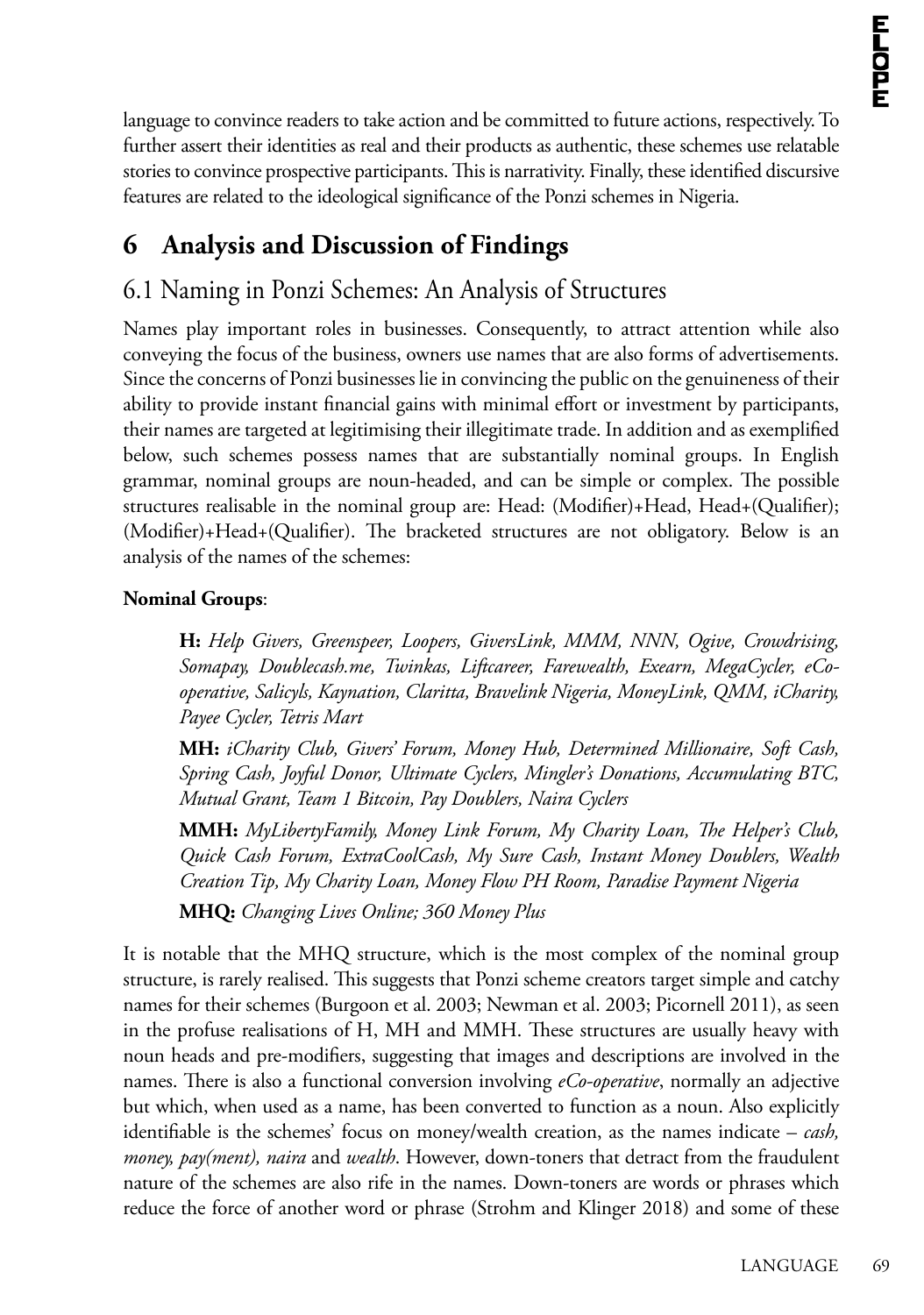are *donations, charity, grant, donor, givers,* and *helper*, which serve as validation for the illegal practices. These names also indicate that since the schemes are created online – signals which are showcased in the retention of domain names in some of the names – the customers they seek can come from both within and beyond Nigeria. While the names in Ponzi schemes have a preponderance of nominal phrases, some non-phrasal naming realisations are as follows:

#### **Simple sentence** – *Money Is Power*

**Command without Vocative** – *Get Help Worldwide, Help Naija, PairMe, Give2me, PairMe, Smile 2 Charity*

Another identifiable feature in the names involves the use of internet language, which is a testament to the contemporariness of the schemes. This also constitutes a delineation of social space, since such the writing styles are global conventions of internet language (Al-Kadi and Ahmed 2018). Crystal (2011) notes the growing informality of language online, recognisable in the use of numbers to replace words, deletion of space between letters and words, abbreviations, use of (i) and (e) as premodifiers to adjectives as well as the addition of domain names to word endings. Apart from signalling digital flexibility and prowess, the features have emotive influences: they reveal the creators as socially close to the users since they share less formal and official linguistic forms. This is useful since the ideological framing of the platforms is financial leverage for marginalised demographics. Instances in the data are:

*iCharity, eCo-operative, Doublecash.me, Give2me, Smile 2 Charity, ExtraCoolCash, MoneyLink*

Beyond the naming strategy in Ponzi schemes, the names also have riders, which function as sources of additional information to a main item. In the Ponzi scheme advertisements, riders are manipulatively wielded to provide legitimising information to the readers. These extend from stimulating a sense of community and togetherness, encouraging unrestricted giving and 'helping', and preaching financial prosperity. Some of such realisations are:

*Let's join hands* (360 Money Plus) *Your true source to inexhaustible income* (Better Naija) *Your journey to financial freedom starts here* (Revo Squad) *Our vision is to provide a financially stable future for our clients* (Cash Rush) *Let's free you financially* (Executive Donations) *A community of people providing each other financial help on the principle of gratuitousness, reciprocity and benevolence* (Get Help Worldwide) *Getting help to own your house* (Givers Forum) *Community of Helpers* (HelpGivers) *Together, we can change the world* (MMM) *Givers never lack!* (GiversLink) *Community of people helping people* (NNN Nigeria) *Built by the people for the people* (Ultimate Cycler)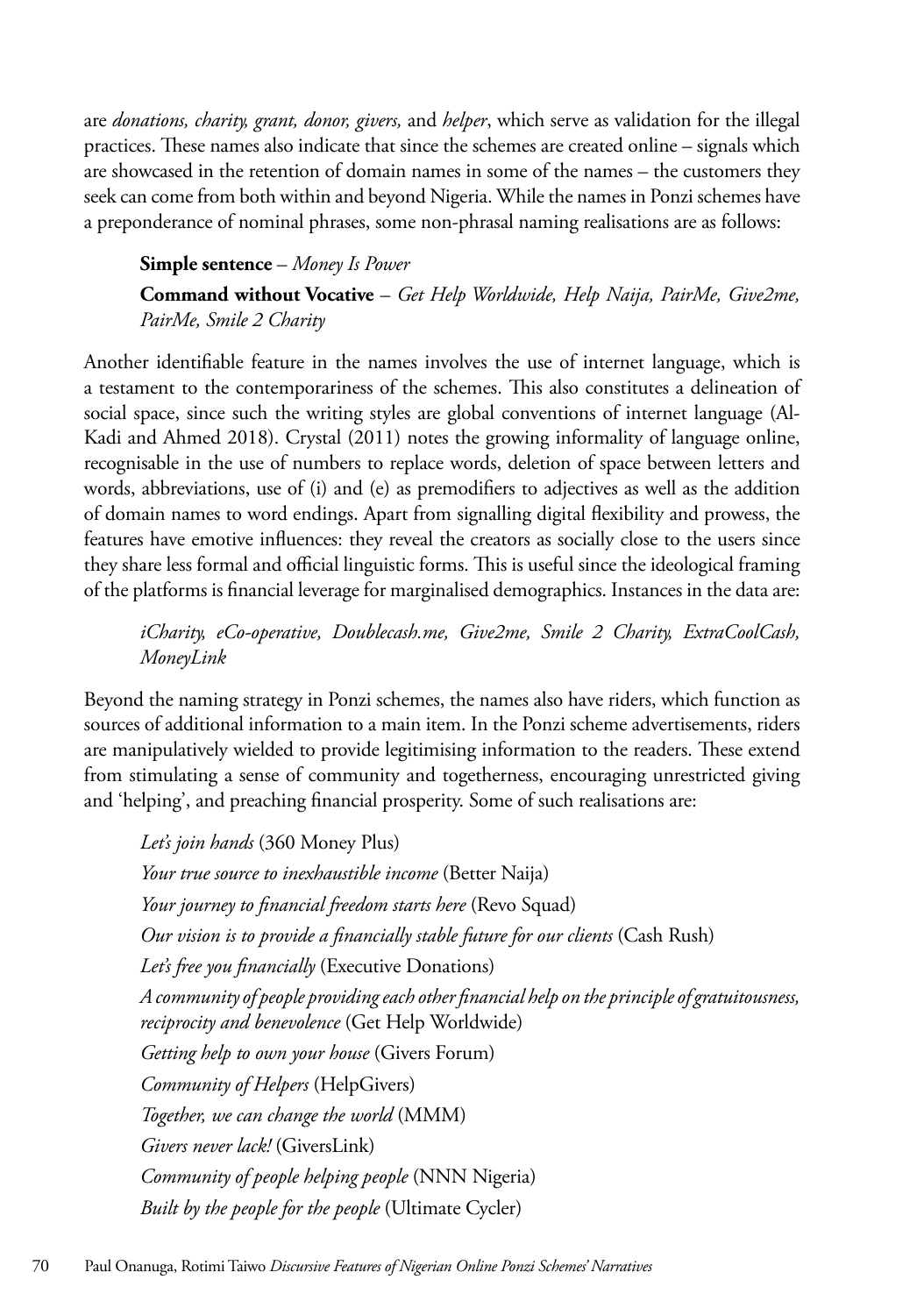*We Rise By Lifting Others* (The Helpers' Club) *Giving opens the way for receiving* (Twinkas)

The lexical range revolves around the idea of membership which will result in financial freedom. The riders affirm the stance established in the names – businesses which are solely for financial benefits – however, the discursive thread is extended through the riders which seek to push the onus onto the members. Consequently, the realisations indicate that the schemes are altruistic in orientation. Through the community which has been established, financial security, monetary freedom, and communal *joie de vivre*, among other positive values, are encouraged. The underlying ideological implication is that being financially stable will ultimately lead to equitable global political structures, since the current structures are hinged on discriminatory dichotomies – Developed vs. Developing, Rich vs. Poor, Elite vs. Masses, etc. The simplicity and directness of expression evoke Holt and Graves' (2007) assertion that scammers intentionally employ simple structures and expressions in their correspondence. This may be in order to minimise the risk of making avoidable mistakes or providing too much information which may breed doubts in prospective subscribers. This consciousness is however underlain by the desire for control (Leeper Piquero, Exum, and Simpson 2005).

### 6.2 The Use of Formulaic Expressions and Politeness Strategies

The schemes employ the use of openings which constitute introductory lines to welcome participants to the schemes. These are realised through the use of formulaic expressions and serve as politeness strategies to assure participants. Some examples are:

*Welcome to Claritta* (Claritta) *Welcome to Executive Donations* (Executive Donations) *Hello people* (NNN)

These expressions lend legitimacy and officialise the claims made by the schemers, since they imitate linguistic practices in other legitimate businesses. In addition, rhetorical questions to whet the appetite are also identified, as in the following examples:

*Are you financially stranded?* (Changing Lives Online) *So you have decided to participate in BetterNaija.org, what to do?* (BetterNaija)

The use of rhetorical questions serves as an emotional bridge between the scheme creators and the viewing public. It familiarises the prospective subscriber with the purpose of the schemes as well as specifies the need which the subscriber yearns to have met. According to Jacobs and Schain (2011), such emotional framing through language use often interferes with a prospective participants' logical reasoning, especially as there is a strong desire to make money.

Politeness strategies are also marked in the information pages of the Ponzi schemes. According to Taiwo (2012, 150), politeness strategies are usually found in the introductory lines of deceptive correspondences. They are used to establish a "decent personality" and positive face/ affect in the mind of the reader (Zhou et al. 2004), and help to maintain the "interpersonal identity of individuals in communication" (Scollon and Wong Scollon 1995, 34–36).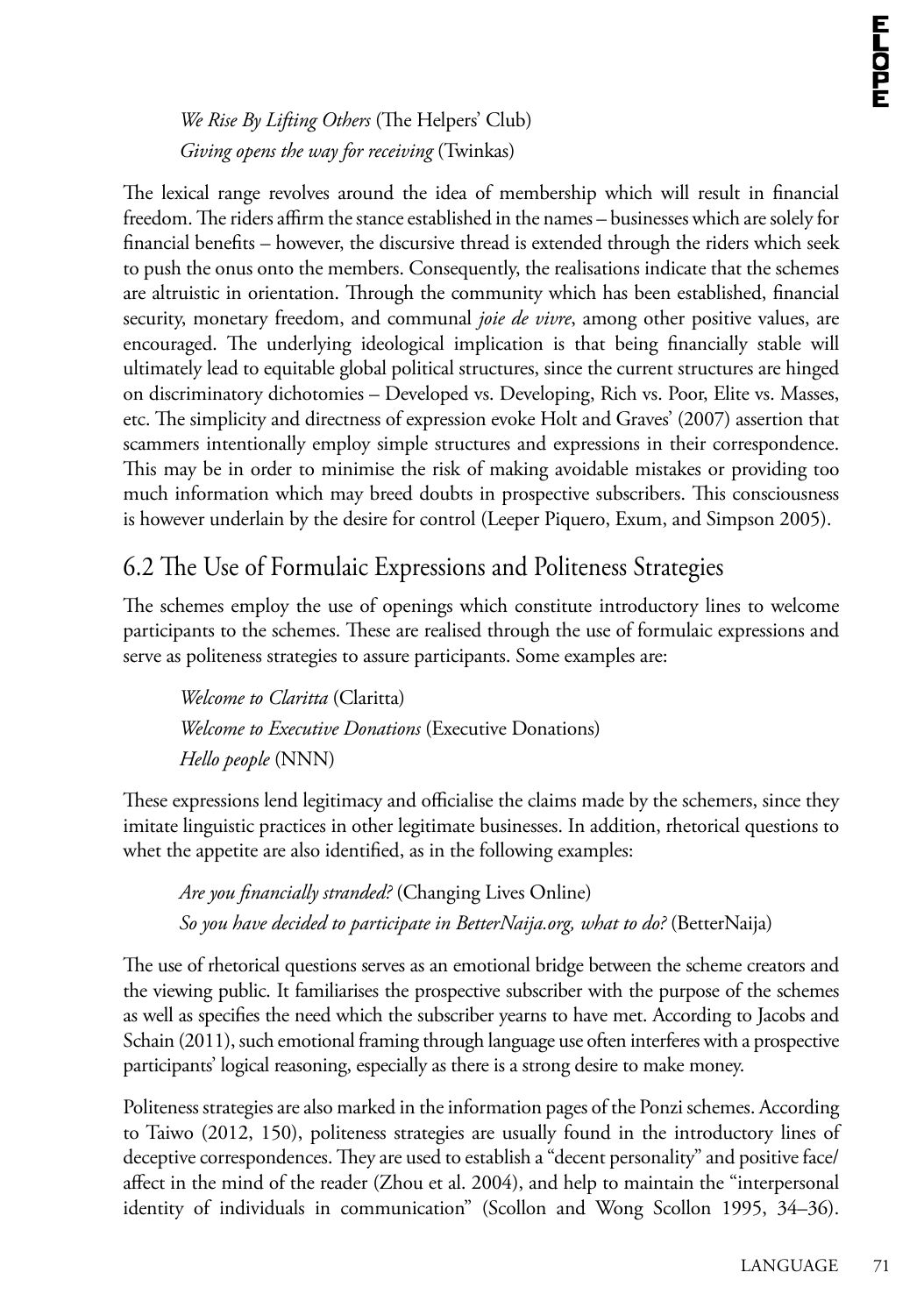Politeness is used to reinforce the ultimate desire of the scheme creator in engendering an interpersonal affiliation which will ensure that the reader is convinced to commit to the scheme (Holt and Graves 2007). Examples of this are:

#### *You can join me together let's make this platform a source of income for us all…* (PairMe)

The auxiliary verb 'can' for instance is used to suggest that the prospective subscriber is not being forced to participate in the scheme, and that the eventual decision to do so lies with them. However, the progression remarked by the use of pronouns – from 'you' to 'me' and to 'us' – suggests the aim of the schemers.

*It sounds like magic, this is how it works. I am telling you today that with this you can achieve your financial dreams. The registration is totally free of charge so you don't have to pay to register. Making money in Nigeria is no longer hard, all you need to do, is just to be smart about the money making thing.* (Arigak)

Lexical choices which reinforce the scheme creators' need to establish and sustain interpersonal affiliations in the above excerpt are the juxtaposition of pronouns (you/your vs. I/Me) and the assertion of shared interests (*together, network, us, financial dreams, making money*). In the use of pronouns, we identify that there is an overt reference to progression – you + me = us. Language is therefore used as a signal to inform prospective subscribers that once they become members of the scheme, "making money…is no longer hard". This establishes a form of alternation between in-groupness and out-groupness, where only those who are willing to belong are provided with the secrets of success, thus breaking the chain of poverty. The realisations constitute indexical positioning, which Chilton (2004) regards as indicative of the use of language in the construction of socio-cultural identities and ideological leanings. Newman et al. (2003) affirm that deceptive communicators tend to avoid or make minimal use of self-oriented references, since such linguistic choices suggest agency or taking ownership of a statement. On the other hand, the significant presence of other-focus references assists in maintaining a distance from the lies being told. However, some webpages simply go ahead with an introduction of the scheme:

*iCharity is an international network of donors.* (iCharity)

*Pairme is a special group (community) of believers coming together to selflessly help each other in times of need with no conditions attached in the principle of sowing and reaping, gratuitousness, reciprocity and benevolence.* (Pairme)

The anonymisation identified with the choices of pronoun use, the presence of emotionally toned words as well as politeness-laden expressions assist in the establishment and assertion of a linguistic style for deceptive communicative practices (Feldman Barrett, Williams, and Fong 2002).

### 6.3 Use of Suasive Language

In engendering inclusivity, the schemes employ language to convince prospective subscribers of their philosophy. For instance, MMM states that it is a "community of people providing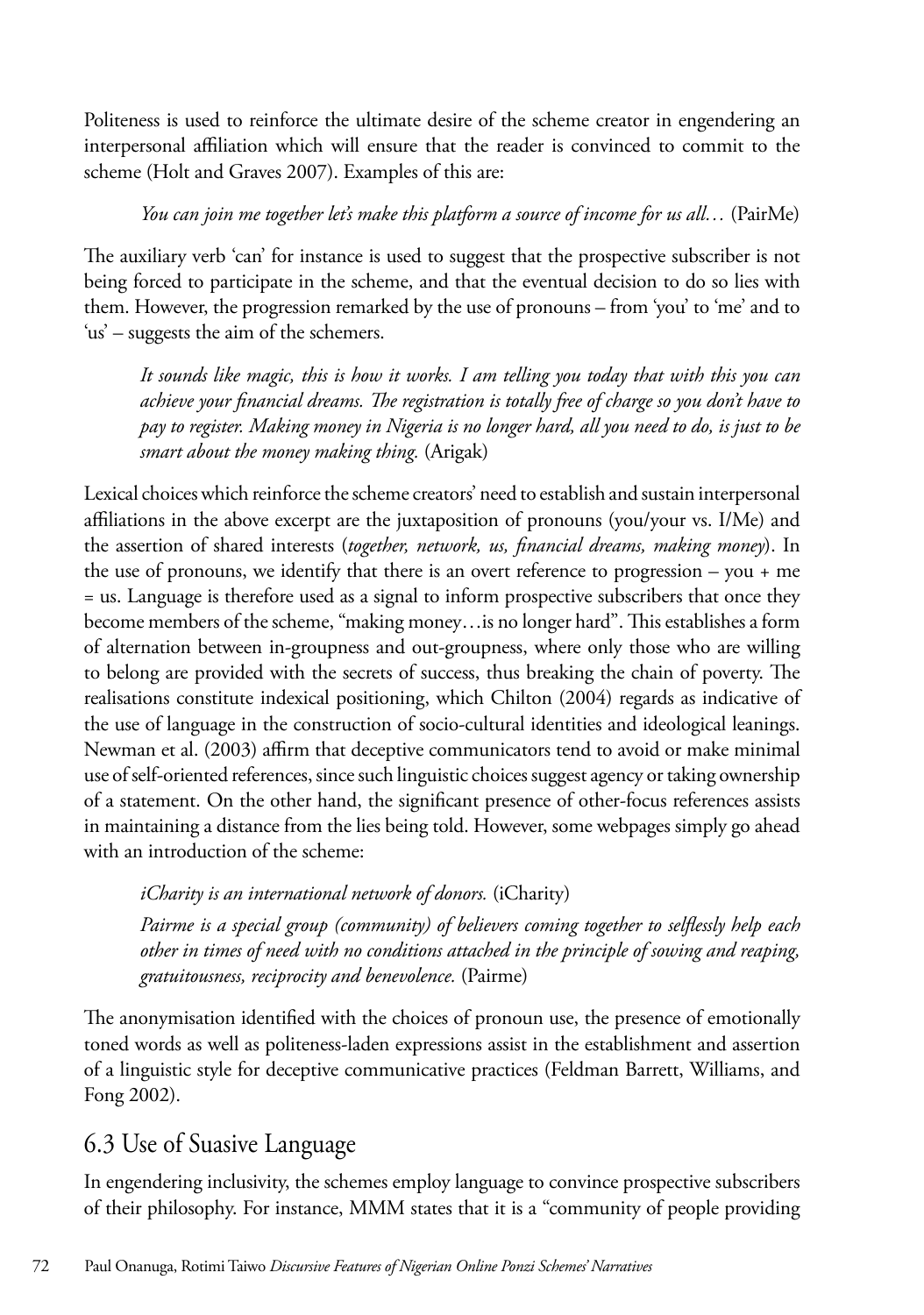each other financial help on the principles of gratuitousness, reciprocity and benevolence". The promoters also state that the scheme is a "technical platform which helps millions of participants worldwide to connect those who need help with those who are ready to provide help for free" (see also Urowayino 2017). This resonates with the alluring proposition on which MMM is founded – that of rearranging the globally disproportionate distribution of wealth in society. The persuasive inclination is further emphasised with the constant reminder that the schemes are wholly 'donations' or 'help' from 'member to member'. This allays the fear of prospective participants who may thus readily conclude that the schemes are indeed established to tackle the status-quo and close the wealth gap. CrowdRising, while appealing to the sense of judgment of the reader, unequivocally affirms its genuineness as it says: "ZERO Admin Fees – and is totally free. No SCAMS, No gimmicks".

Some other forms of suasion are in the use of percentages, amounts and timeframes. These function as interest-sustaining strategies employed by digital scammers (Chiluwa 2009). According to Druyd (2005), scammers appeal to the greed of their prospective victims, and examples of this in the data are as follows:

*Get 300% of your donation in 24 hours 30% in 30 days local currency; 50% in 30 days BITCOIN* (Get Help Worldwide) *Get 100% (x2) of your investments minimum of 5 mins and maximum of 14 days* (Loopers) *Provide Help, Get Help, Receive 30% of the help you provided per month* (MMM) *40% of investment in 5 hours* (Salicyls.com) *Grow your money 35% every 3 weeks* (NNN Nigeria)

Apart from the use of textual financial inducements, some of the schemes also provide information on the number of times they have paid out to participants. This is to create an air of genuineness, formality, and professionalism. These realisations serve as reassurance strategies to encourage patronage (Cialdini 2001) and, in line with Choudhury (2014, 79), validate the assertion that "language is a key component of deceptive behaviour".

### 6.4 Use of Commissive Acts

Commisives are speech acts which "commit the speaker […] to some future course of action" (Searle 1976, 11). In the data studied, commissives are employed by the scheme creators to inform the public and subscribers that their program is fraud-free and has rewarding prospects. Often incorporating directives in the promissory intent, this linguistic strategy is also used in building confidence in the smooth running of the schemes. Instances of such realisations are:

*We don't update, We upgrade* (Naira Propeller) *MMM PAYS!* (MMM) *Join our community and start earning* (BetterNaija) *NetElites is an online donation network, platform to connect ordinary people selflessly Join Now For More Cash* (Xencash)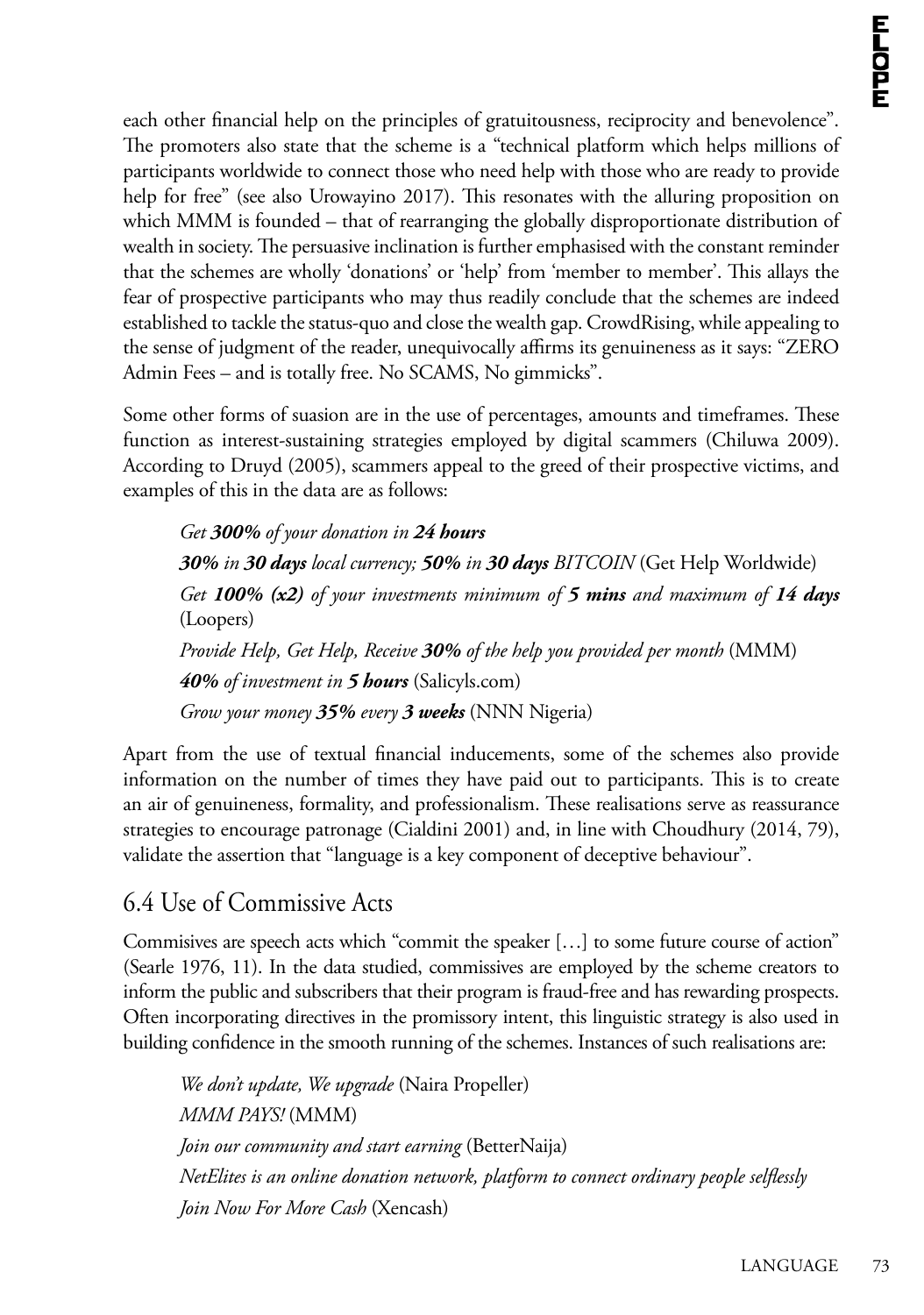Commissives are employed in the data simply for communicative and (re)assurance purposes to convince prospective victims to participate, since the endgame is actually to lure them for the scams. This realisation markedly contrasts with Adegbija's (1995) claim that the felicity or efficacy of commissives is hinged on the ability of a person who utters the act to have the wherewithal of fulfilling them. The flouting of this fulfilment requirement therefore implies that assertions are made only for the purpose of establishing belief and trust in prospective participants (Button et al. 2014), although the trust is subsequently broken by the scheme creator. Through the promissory statements and the resultant elicitation of commitments, claims like "NNN is owned by the participants" are engendered and reinforced. The use of language here for deceptive purposes is what Greenspan (2009) typifies as appealing to gullibility or a foolish act, since the assurance being suggested should otherwise serve as red flags to discerning public. He defines gullibility as an event/situation when "someone goes ahead with a socially or physically risky behavior in spite of danger signs, or unresolved questions which should have been a source of concern for the actor" (Greenspan 2009).

## 6.5 Narrativity and the Construction of Deception

Many previous studies on lying and deception note that liars often refrain from being expressive and wordy in their correspondence. This is because wordy messages may lead to the provision of more than the necessary details and thus raise the chance of errors which may give them away (Burgoon et al. 2003; DePaulo et al. 2003). However in this study, as well in some more recent studies like Zhou et al. (2004) and Hancock et al. (2007), it was found that the earlier assertions may not be altogether correct. Instead, these deceptive correspondences/ texts were found to contain more words. One significant strategy for this is through the use of narrativity. In line with Heyd (2008), narrativity is an elementary and important quality of human discourse. It provides a stream of discursive interactivity reliant on the shared experiential knowledge of realities and aiding smooth exchanges between the interactants.

Applied to the data in this study, narrativity involves the creation of make-believe stories and exaggerated assertions in a bid to be convincing. Consequently, promises are made and a sense of camaraderie is cultivated. While promising bogus returns, the discourse reiterates the sense that the schemes are established to reverse the injustices long sustained in global financial practices which further empower the rich and trample upon the poor (Krige 2012). *PairMe*, one of the data sources, puts it thus: "the goal here is to willingly help one another overcome the world unjust financial system that helps the rich to get richer while the poor get poorer". The narrative is further asserted in such a way that while the participant obviously knows that the schemes do not have a workable and long-lasting business model, against their better judgment they invest with the belief in the conspiracy theory that they are merely retrieving or enjoying from the funds which the rich had kept for themselves. Some participants also knowingly risk their investment, hoping that the schemes do not collapse before they reap the benefits. The narratives constructed online however are two-fold – from the scheme creators and from the participants (albeit at the instigation of the creators). The data from the scheme creators is emphatic in its insistence on the veracity of their promises, while the testimonies from subscribers serve as validation of the genuineness of the schemes. Samples from the Ponzi narratives are: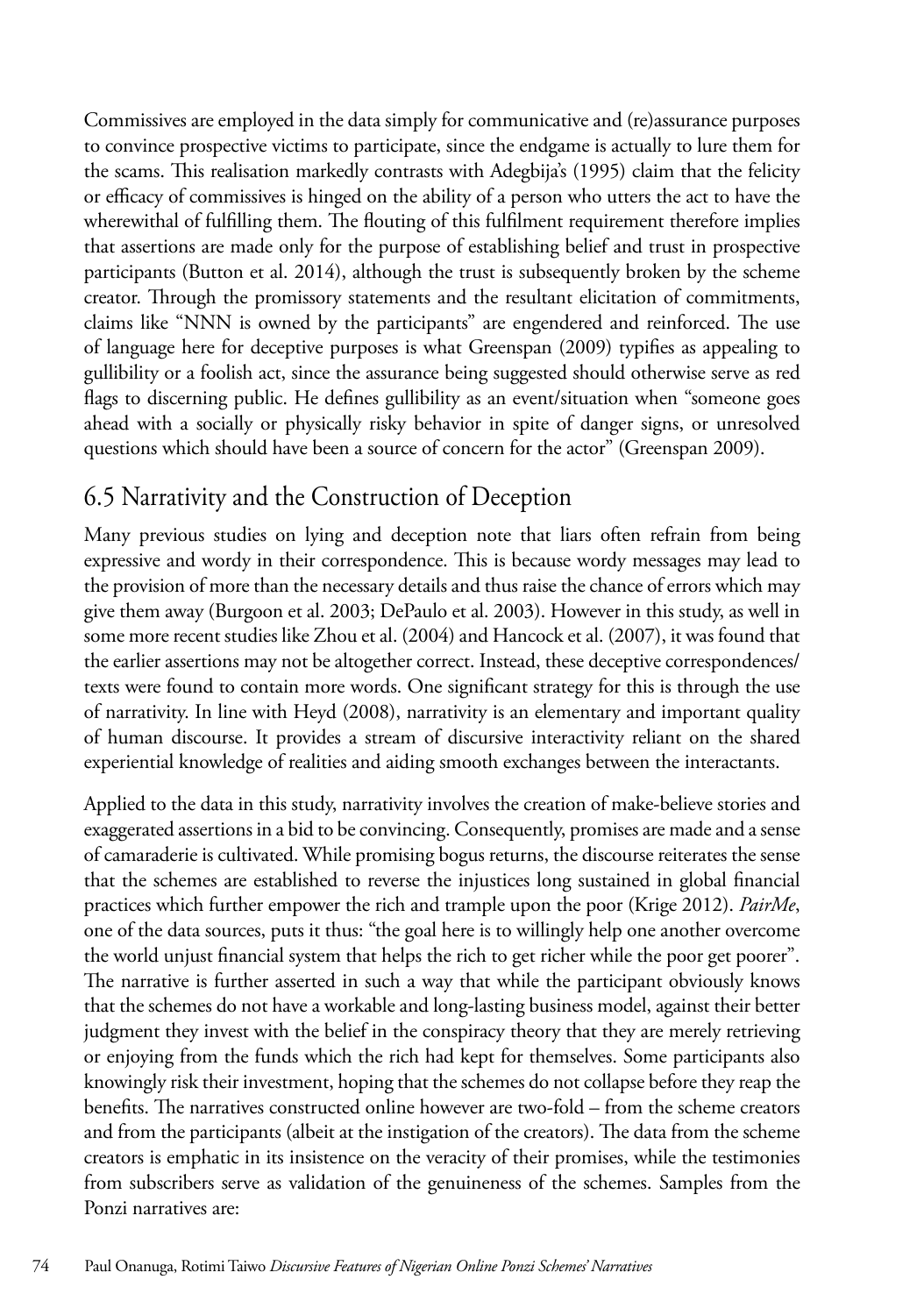*NNN is owned by the participants. It's a community by the people and for the people. A team of freedom lovers in America headed by an influential Yoruba man came up with a logic ad tested it offline in New York City in 2014. In September 2015, these men held a conference in VI Lagos where they introduced logic… Today, the founders choose to remain anonymous as they have no control over the system, it is automated with a secret code that no one knows. NNN website is run and hosted by the participants — the live chat, support, seminars, etc. So you too can help as NNN belongs to me and you, bring your talents and suggestions to work for NNN and let us make it better.* (NNN – Scheme creator)

*A worldwide channel to connect participants to share donations and receive incentives in return. A group of ordinary people, selflessly helping each other.* (Monie Hub – Scheme creator)

*NetElites is an online donation network, platform to connect ordinary people selflessly Which is involved in helping each other. Netelites Login have aimed to empower and improve upon the standard of living, The procedures and everything involved is very simple and straight forward: one participant to present his choice other candidates and above, the Giver receives help from two other participants according to the package chosen. The system is based on the latest technology and designed to designed concept … I am telling you today that With this you can achieve your financial dreams. Making money in Nigeria is no longer hard all you need to do, is just to be smart about the money making thing.* (Arigak – Scheme Creator)

*My name is Joshua but people call me Commando and I live in Lagos. I am a member of MMM Nigeria. On the 31st of October, I provided help 500,000 and on the 2nd of November I provided another help of 1,000,000 totalling 1,500,000. On the 29th of November, I got help of 1,945,000.* (Participant)

The narrative presented by NNN relies on a number of Nigerian contextual realities. For one, the central creator is said to be Yoruba, a member of one of the three dominant ethnic groups in Nigeria, thus appealing to Nigerians since, unlike MMM for instance, which has Russian roots, it is 'owned' by a fellow citizen who thus probably has some altruistic sense at heart. By positioning the movement of the idea and establishment of the scheme from the United States of America (New York) to Nigeria (Lagos), the business acumen of these "freedom lovers" is established. Lagos and New York are business hubs, and these references depict the scheme creators as professionals in their business. More attractive for prospective participants however is the surrendering of 'control' so that "NNN belongs to me and you". This is strengthened with the request for "talents and suggestions" to move the platform forward. These forms of narratives are sustained in the information from Arigak and MonieHub. MonieHub claims that it has a global orientation, while its motivation is to aid "a group of ordinary people, selflessly helping each other". This view is repeated in the message from Arigak. These are ultimately aimed at convincing prospective participants on the authenticity of the promises as well as the reality of the payments of the schemes, as against those of some other schemes which have crashed. Expressions such as "Nobody Will Scam You", "All Donations are made directly to member bank account", "There is no central account where all the system money flows into" are employed to appeal to the emotions of subscribers. The creators also assert their neutrality in influencing the directions of the schemes, insisting that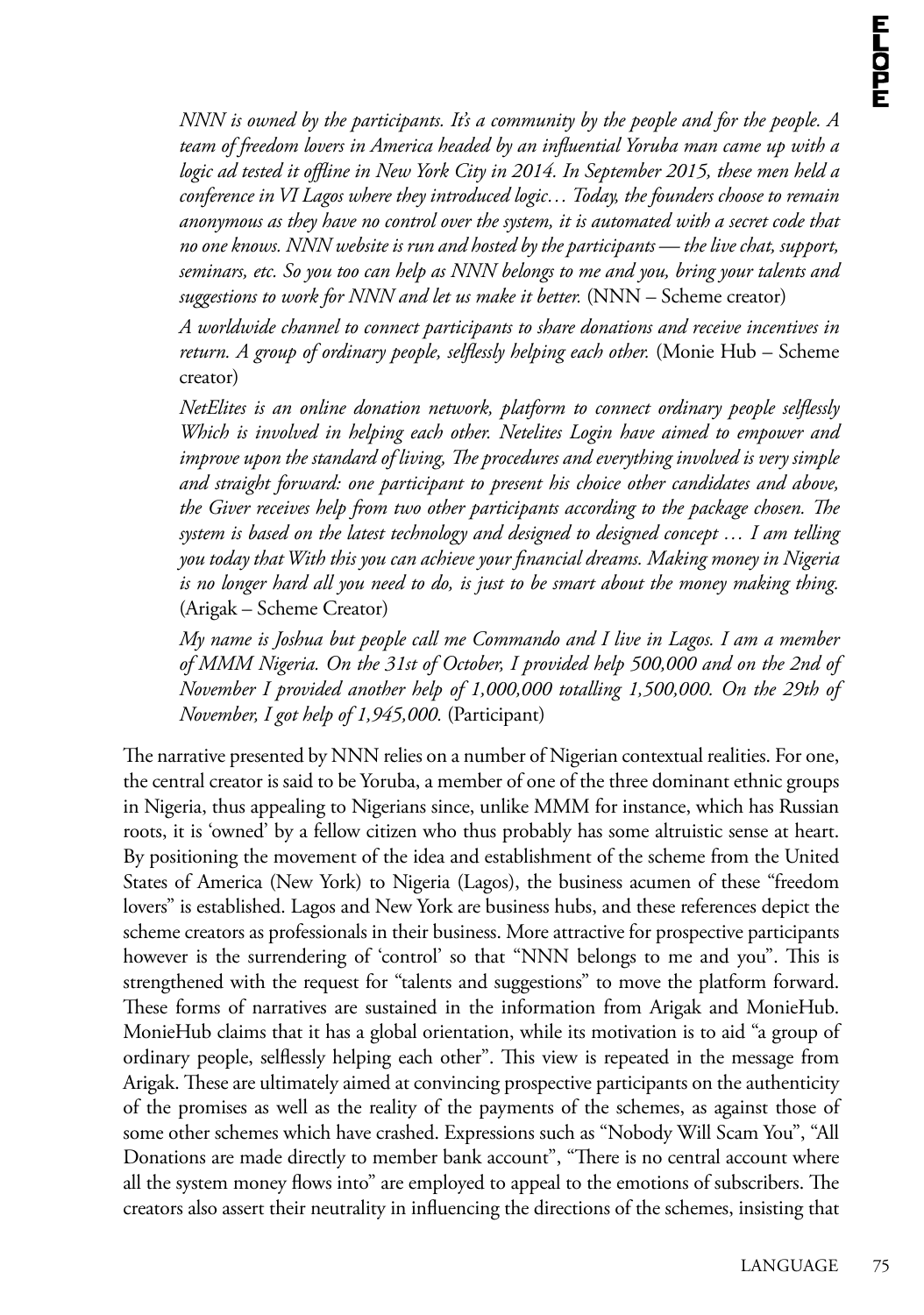the sustenance, survival and efficiency of the schemes lie in their consistency and effective marketing. On the other hand, the participants' testimonials, often with the support of the scheme creators, serve as launching pads to encourage more patronage. Hinged on structural equivalence and repetition in the form of Personal pronoun (I) + Active lexical verb (live, am, provided, got), there is the insistence on the testimonies of 'ordinary' people, since these are deemed weighty in convincing the public to also exploring the stated opportunity. These are made more real with the use of names and other specifiers of identity. Consequently, what is evoked is the sense that if someone like me has been benefiting, why should I not do the same? What is further remarkable in some of these narratives is that they betray grammatical, vocabulary, and orthographic (punctuation, run-on sentence and paragraphing conventions) infelicities (Holt and Graves 2007; Schaffer 2012) that ordinarily should serve as a warning to prospective subscribers. These resonate with Woker's (2003, 237) claim that "some are highly sophisticated operations with skilled and articulate promoters whilst others are quite crude."

In addition, the narratives also rely on the introduction of new terminologies, particularly those related to virtual currencies like Bitcoin, Ripple, Monero, Litecoin, Dogecoin, Onecoin, etc., which are gradually gaining ground in their use for internet-based transactions. The schemes capitalise on the obvious ignorance of most participants through the provision of naira or dollar equivalents of the virtual currencies, which makes the proceeds eye-catching and mouth-watering. These realisations are in line with Chiluwa (2009), who recognises that narrativity is a potent resource wielded as a discourse strategy by online scammers in strengthening their proposals. Newman et al*.* (2003, 671) also submit that a successful lie usually involves "the manipulation of language and the careful construction of a story that will appear truthful".

## **7 Ideological Implications**

It is important to stress that these rhetorical and linguistic findings do not exist in a vacuum. This is in line with Fairclough's (2003) claim that language use has implications in the real world. Consequently, the composers of the Nigerian Ponzi narratives have ideological bases for their language use. To Van Dijk (2006, 115), ideologies organise a group's "identity, actions, aims, norms and values, and resources as well as its relations to other social groups". In this study, ideology implies Ponzi scheme creators' self-representations through linguistic choices, as already identified above, and what these are used to achieve with (prospective) subscribers. An obvious aim is embodied in the interventionist representation of the self which the scheme creators assert. They recognise the glaring poverty endemic in Nigerian society and the need for people to find additional sources of income. They capitalise on this by presenting themselves as facilitators and opportunity-creators who are solely interested in the financial independence of the public. This altruistic self-portrayal is further achieved without employing a forceful, in-your-face marketing strategy (Rejón-Guardia and Martínez-López 2014). Instead of pressuring prospective victims, they use of subtle linguistic markers (lexis, formulaic polite expressions, positive narratives, etc.), textual financial inducements (through the use of percentage profits), emotive expressions, and testimonies from existing subscribers (Onanuga 2017; Onanuga and Taiwo 2019).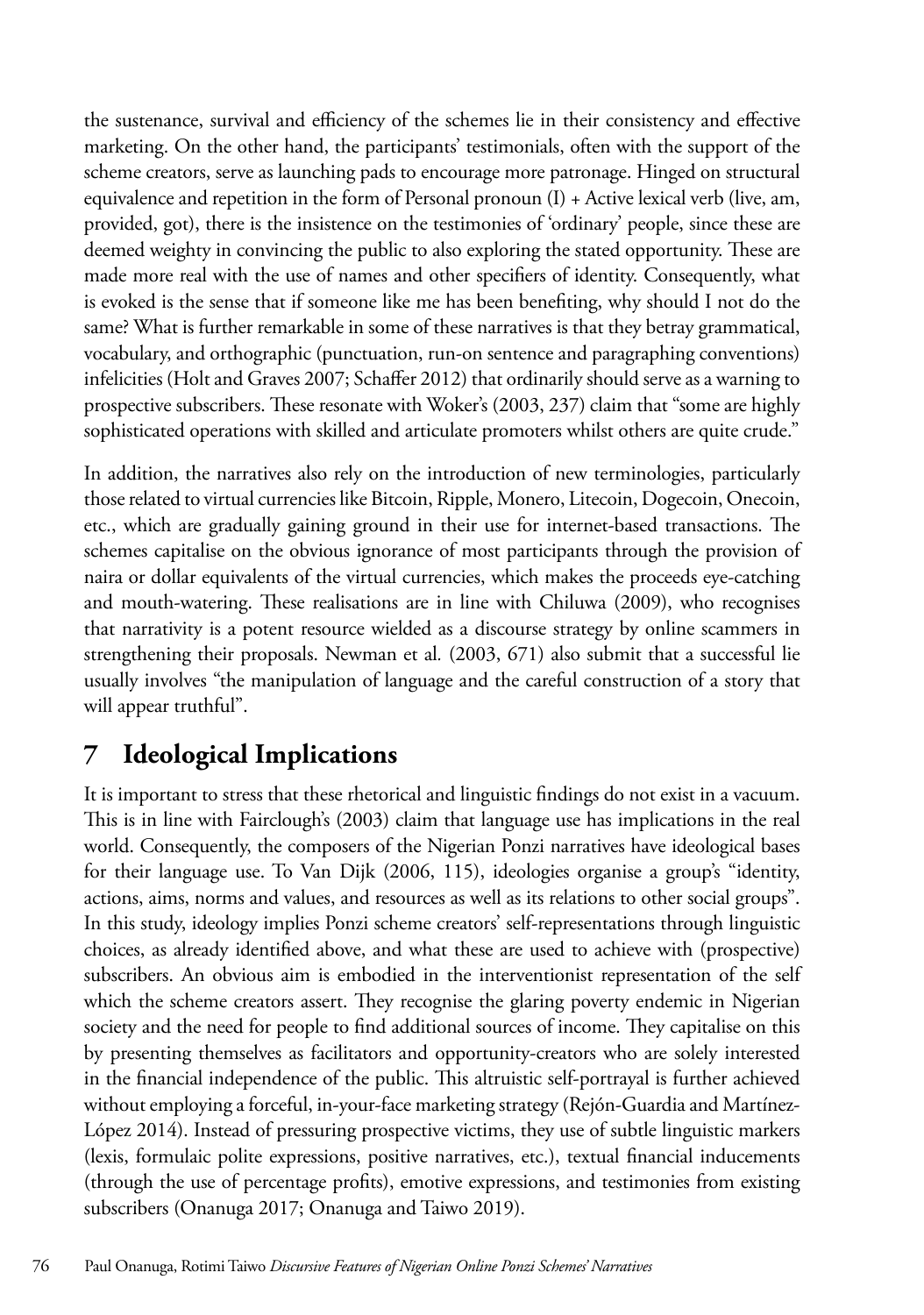Allied to the preceding ideological construct is the overt manipulation which is used to convince subscribers that they will enjoy financial independence and leverage through participation (Woker 2003). Relying on claims that they seek to rupture perceived global financial strangulation of the lower class of the society (Krige 2012), the scheme creators reinforce the Western stereotypes of African economic situations (Smith 2009) and state their readiness to contribute to financial freedom. MMM boldly reveals this as its 'ideology' when it states: "the goal is not the money. The goal is to destroy the world's unjust financial system". Consequently, participants are motivated to join and provide mutual aid, even when the sources of the promised profits are unclear. Justification for ignoring pragmatic reasoning is aptly captured by the rider from Twinkas: "giving opens the way for receiving". This has religious undertones, evoking Holt and Graves' (2007) identification of religious motifs in scam narratives. The financial objective in Nigerian Ponzi schemes is further reinforced through the repetitive use of percentages, figures and sums alongside images of currencies and gold coins. One must be mindful of the contextual peculiarities here, as targets are residents of developing countries which are often subject to economic and social challenges. Consequently, the schemes seek to exploit the loopholes in such systems.

The emphasis on communality and the cultivation of a sense of assistance in the narratives is used to divert attention from the improbabilities of the claims and limitations of the schemes. Since financial freedom with minimal entrepreneurship or effort constitutes the claims of the schemes, one encounters ideological couching of activities through opaque expressions like "peer to peer direct donations" and "Provide Help, Get Help" to refer to the exchange of funds. This ensures that the participants do not see the schemes for what they really are. In addition, participants are urged to encourage more members to join. The introduction of new members implies that more people are being rescued from poverty. More importantly however, the future of the schemes relies on the continuous provision of help (Basu 2014). By making participants believe that they function within a community of 'helpers', the sense of risk is shared and the fear of collapse is suspended. Regrettably, after the collapse of MMM, it was identified that the bulk of the funds went to the guiders or scheme creators who siphoned the accrued monies while circulating leftovers among subscribers. The appeal to the economic situation and emotions of the public are in tandem with Greenspan's (2009) claim that these factors contribute to the success of most Ponzi schemes. In realising this, we have justified the role of language as a legitimising tool.

### **8 Conclusion and Recommendations**

What's remarkable about Ponzi's legacy is that, no matter how many times investors lose money, new schemes keep coming forward. And greedy, naïve people of all sorts line up to throw good money after bad. (Walsh 1999, 14)

An analysis of the discursive practices in Nigerian Ponzi schemes reveals linguistic cues to deception and persuasion in the public engagement and information dissemination strategies of the scheme creators, and similar conclusions have been reached by Armistead (2011), Arciuli, Mallard and Villar (2010) and Schafer (2007). The present study identifies that language use in digital scams appropriates several discursive strategies. For one, there is a reliance on the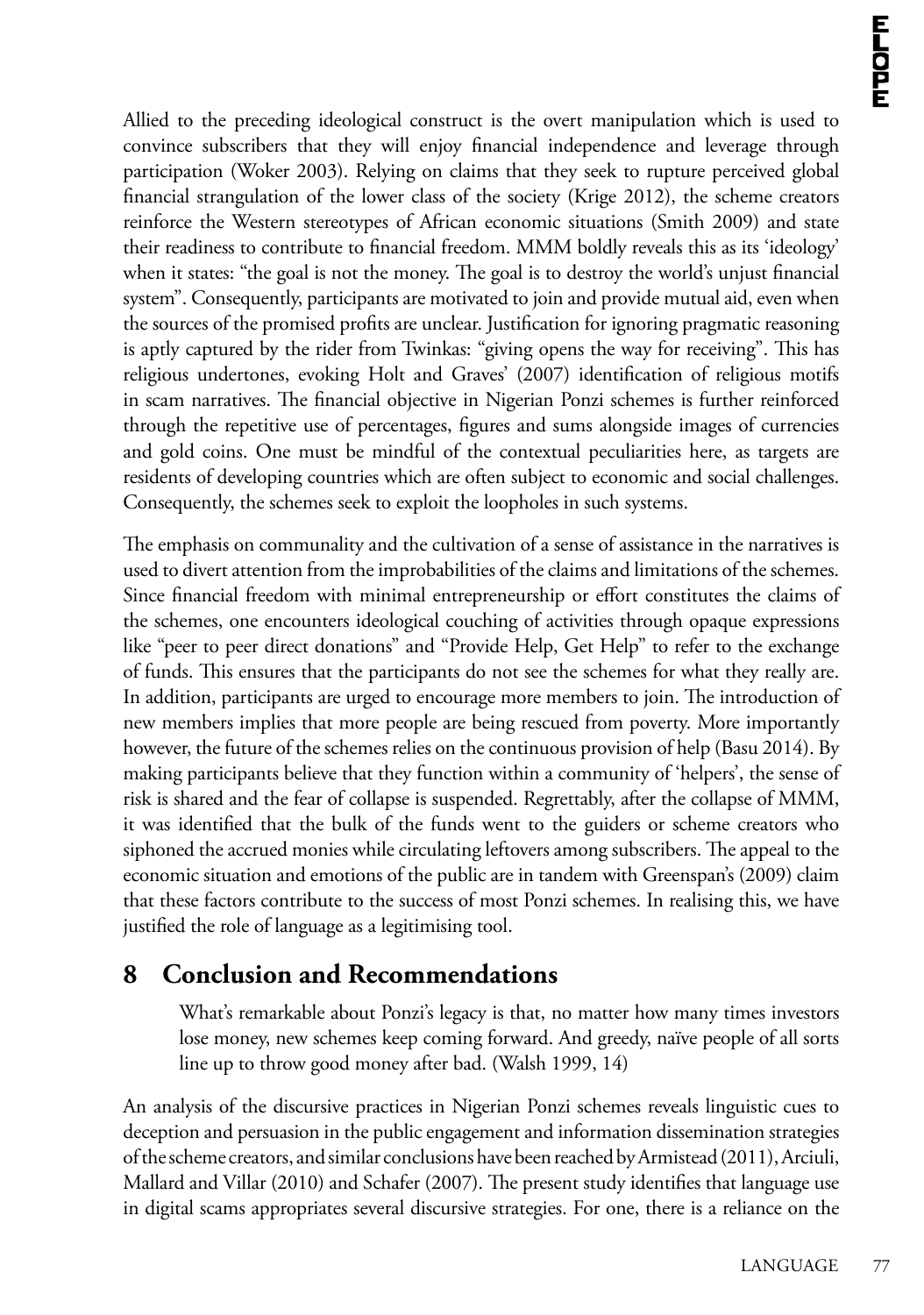establishment of cordiality through the use of polite expressions, endearing introductions, juxtaposition of pronouns as well as through the use of simple and direct expressions. In addition, lexical range (with words expressing money and the ease with which it can be made), reassurance strategies and the establishment of the sense of community through stance and narrativity are intentionally harnessed as discursive strategies by Ponzi scheme creators. This particular use of language in scam/deceptive discourses helps in attracting participants and deceiving them into committing their funds. They are then subsequently ripped off. Despite the fact that the texts on the homepages of the Ponzi schemes contain grammatical and stylistic errors, they enjoyed patronage across the socio-economic and educational divides of the Nigerian populace (Blommaert and Omoniyi 2006; Chiluwa 2010). Tive (2006), Tanfa (2006) and Adomi and Igun (2008) recognise the transnationality of scams in terms of their language use, hinged on the necessity to appeal to a generic audience. Thus language is used to deceptively validate the needs and desires of a wide range of prospective victims. The gimmick succeeded in Nigeria since the overriding need for financial security in the face of a biting economic crisis during the period led many citizens to throw caution to the wind. In addition, widespread unemployment and underemployment meant that people readily explored alternative means to ensure their survival.

Linguistic studies on digital deception and online fraudulent practices draw attention to realisations and events which constitute safety concerns for those online. Not only are they exposed to identity hacks and online data mining through the kinds of platforms they engage with, they are also susceptible to manipulations by scammers and their schemes. More linguistic studies are thus recommended on the discursive practices used in Ponzi schemes, because scam discourses have been recognised to be constantly mutating (Walsh 1999), especially when hitherto established deceptive styles no longer yield victims. It is further recommended that researchers should carry out multimodal analyses of Ponzi scheme narratives, as this will provide insights into how texts and images are employed in what is an international cybercrime.

### **References**

- Adegbija, Efurosibina. 1995. "'I, Major-General X'. Discourse Tacts in Military *Coup* Speeches in Nigeria." *Text* 15 (2): 253–70. https://doi.org/10.1515/text.1.1995.15.2.253.
- Adomi, Esharenana, and Stella E. Igun. 2008. "Combating Cybercrime in Nigeria." *The Electronic Library* 26 (5): 716–25. https://doi.org/10.1108/02640470810910738.
- Al-Kadi, Abdu M. Talib, and Rashad Ali Ahmed. 2018. "Evolution of English in the Internet age." *Indonesian Journal of Applied Linguistics* 7 (3): 727–36. https://doi.org/10.17509/ijal.v7i3.9823.
- Ambele, Eric A., Yusop Boonsuk, and Chamaiporn Buddharat. 2018. "Processing English Formulaic Expressions in Situation-Bound Utterances: Strategies Used by Francophone ESL Learners in Thailand." *Arab World English Journal* 9 (3): 163–75. https://doi.org/10.24093/awej/vol9no3.11.
- Arciuli, Joanne, David Mallard, and Gina Villar. 2010. "'Um, I can tell you're lying': Linguistic Markers of Deception versus Truth-Telling in Speech." *Applied Psycholinguistics* 31 (3): 397–411. https://doi. org/10.1017/S0142716410000044.
- Armistead, Timothy W. 2011. "Detecting Deception in Written Statements: The British Home Office Study of Scientific Content Analysis (SCAN)." *Policing: An International Journal of Police Strategies & Management* 34 (4): 588–605.
- Basu, Kaushik. 2014. "Ponzis: The Science and Mystique of a Class of Financial Frauds." *World Bank Policy Research Working Paper* (6967). https://papers.ssrn.com/sol3/papers.cfm?abstract\_id=2466780.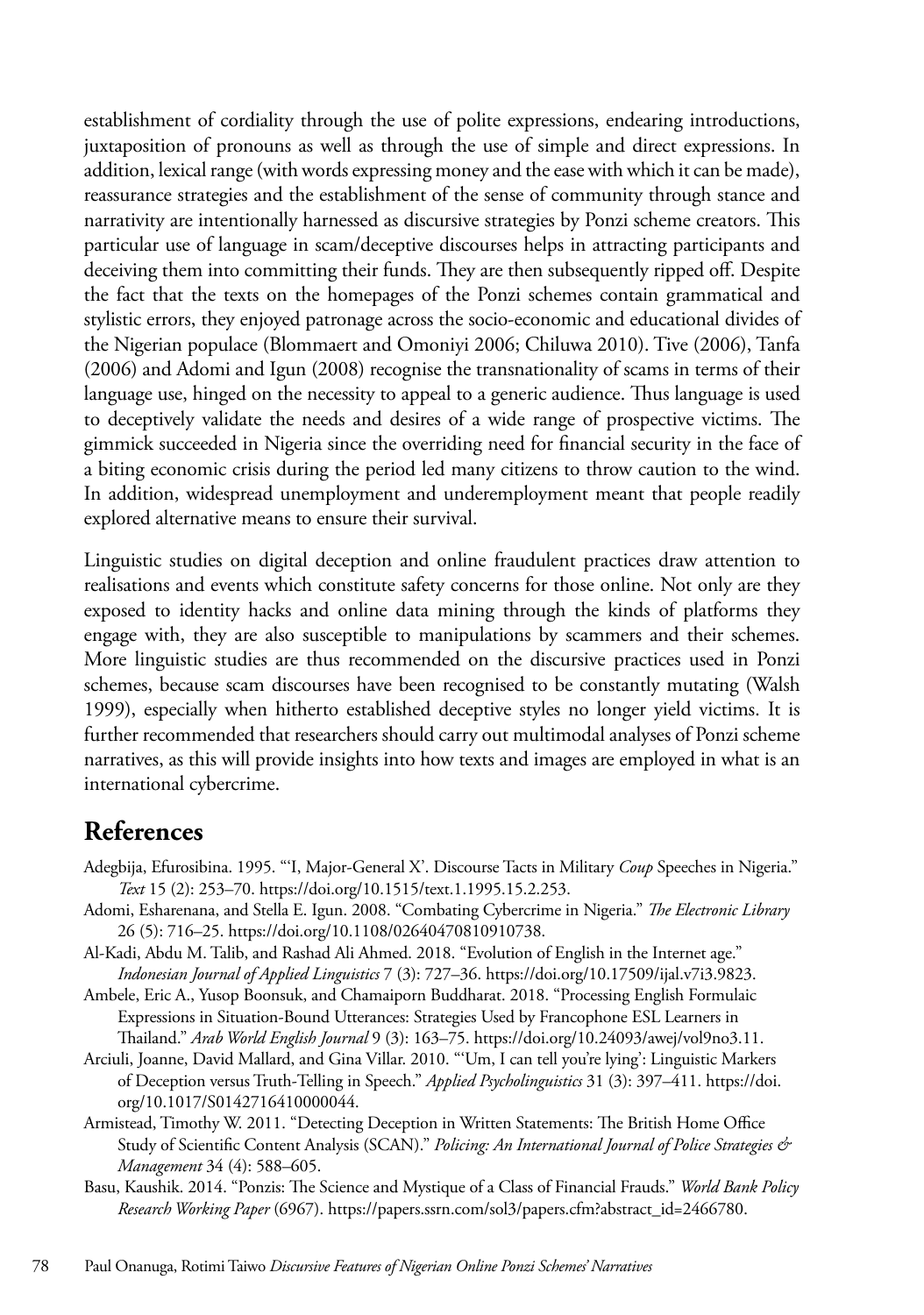- Blommaert, Jan, and Tope Omoniyi. 2006. "Email fraud: Language, Technology, and the Indexicals of Globalization." *Social Semiotics* 16 (4): 573–605. https://doi.org/10.1080/10350330601019942.
- Bosley, Stacie, and Knorr Maggie. 2018. "Pyramids, Ponzis and Fraud Prevention: Lessons from a Case Study." *Journal of Financial Crime* 25 (1): 81–94. https://doi.org/10.1108/JFC-10-2016-0062.
- Buller, David, and Judee K. Burgoon. 1996. "Interpersonal Deception Theory." *Communication Theory* 6 (3): 203–42. https://doi.org/10.1111/j.1468-2885.1996.tb00127.x.
- Buller, David, Judee K. Burgoon, Aileen Buslig, and James Roiger. 1996. "Testing Interpersonal Deception Theory: The Language of Interpersonal Deception." *Communication Theory* 6 (3): 268–89.
- Burgoon, Judee. K., J. P. Blair, Tiantian Qin, and Jay F. Nunamaker Jr. 2003. "Detecting Deception through Linguistic Analysis." In *Intelligence and Security Informatics, First NSF/NIJ Symposium, ISI 2003, Tucson, AZ, USA, June 2–3, 2003 Proceedings,* edited by Hsinchun Chen, Richard Miranda, Daniel D. Zeng, Chris Demchak, Jenny Schroeder, and Therani Madhusudan, 91–101. https://doi. org/10.1007/3-540-44853-5\_7.
- Button, Mark, Carol McNaughton Nicholls, Jane Kerr, and Rachael Owen. 2014. "Online Frauds: Learning from Victims Why They Fall for These Scams." *Australian & New Zealand Journal of Criminology* 47 (3): 391–408. https://doi.org/10.1177/0004865814521224.
- Chilton, Paul. 2004. *Analysing Political Discourse*: *Theory and Practice*. London: Routledge.
- Chiluwa, Innocent. 2009. "The Discourse of Digital Deceptions and '419' Emails." *Discourse Studies* 11 (6): 635–60. https://doi.org/10.1177/1461445609347229.
- —. 2010. "The Pragmatics of Hoax Email Business Proposals." *Linguistik Online* 43 (3): 3–17. https://bop. unibe.ch/linguistik-online/article/view/409/648.
- —. 2015a. "E-mail Fraud." In *International Encyclopedia of Language and Social Interaction*, edited by Karen Tracy, Cornelia Ilie, and Todd Sandel, 503–8. Boston: Wiley Blackwell.
- —. 2015b. "Radicalist Discourse: A Study of the Stances of Nigeria's *Boko Haram* and Somalia's *Al Shabaab* on Twitter." *Journal of Multicultural Discourses* 10: 214–35. https://doi.org/10.1080/17447143.2015 .1041964.
- Chiluwa, Innocent, and Akin Odebunmi. 2016. "On Terrorist Attacks in Nigeria: Stance and Engagement in Conversations on *Nairaland*." *Communication and the Public* 1 (1): 91–109. https://doi. org/10.1177/2057047315624926.
- Chiluwa, Isioma M., and Innocent Chiluwa. 2020. "'We Are a Mutual Fund:' How Ponzi Scheme Operators in Nigeria Apply Indexical Markers to Shield Deception and Fraud on Their Websites." *Social Semiotics*. https://doi.org/10.1080/10350330.2020.1766269.
- Choudhury, Farzana. 2014. "Can Language Be Useful in Detecting Deception? The Linguistic Markers of Deception in the Jodi Arias Interview." *Diffusion – The UCLan Journal of Undergraduate Research* 7. https://diffusion.uclan.ac.uk/wp-content/uploads/2019/07/16-58-1-PB.pdf.
- Cialdini, Robert. 2001. *Influence: Science and practice*, 4th ed. Boston: Allyn & Bacon.
- Crystal, David. 2011. *Internet Linguistics: A Student Guide*. London: Routledge.
- DePaulo, Bella M., James Lindsay, Brian Malone, Laura Muhlenbruck, Kelly Charlton, and Harris Cooper. 2003. "Cues to Deception." *Psychological Bulletin* 129: 74–118.
- Drew, Jacqueline M., and Michael E. Drew. 2010. "The Identification of Ponzi Schemes." *Griffith Law Review* 19 (1): 51–70. https://doi.org/[10.1080/10854668.2010.10854668.](https://doi.org/10.1080/10854668.2010.10854668)
- Druyd, M. 2005. "'I Brought You a Good News': An Analysis of Nigerian 419 Letters." *Proceedings of the 2005 Association of Business Communication Annual Convention*, 1–11.
- Fairclough, Norman. 2003. *Analysing Discourse*. *Textual Analysis for Social Research.* London and New York: Routledge.
- Feldman Barrett Lisa, Nathan L. Williams, and Geoffrey T. Fong. 2002. "Defensive Verbal Behavior Assessment." *Personality and Social Psychology Bulletin* 28 (6): 776–88. https://doi. org/10.1177%2F0146167202289007.
- Fraser, Bruce. 2010. "Hedging in Political Discourse." In *Perspectives in Politics and Discourse*, edited by Urszula Okulska and Piotr Cap, 201–14. Amsterdam: John Benjamins Publishing. https://doi. org/10.1075/dapsac.36.16fra.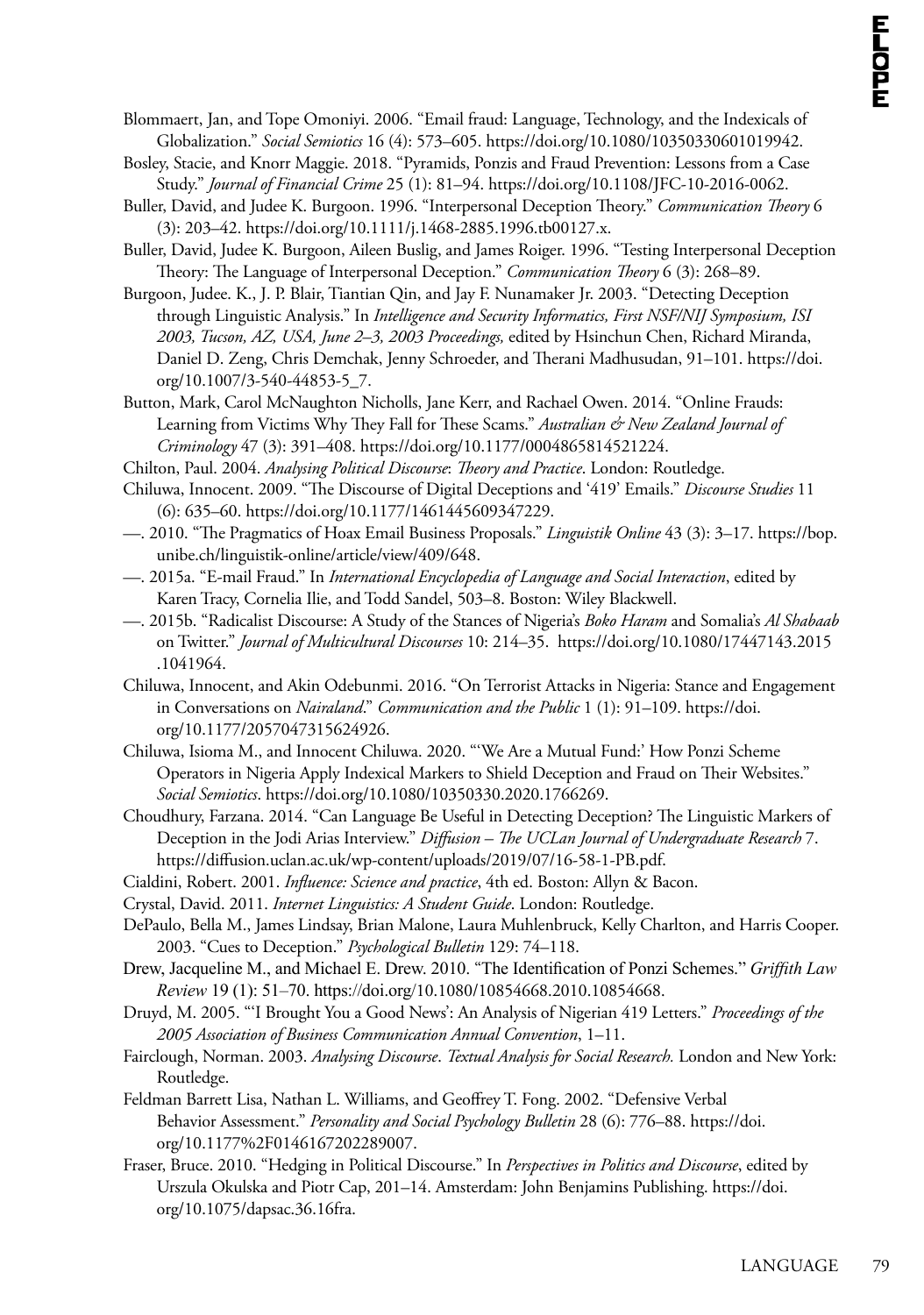- Fried, Robert B. 2003. "Cyber Scam Artists: A New Kind of .con." SANS Institute Information Security Reading Room. Accessed November 26, 2019. https://www.sans.org/reading-room/whitepapers/ threats/cyber-scam-artists-kind-con-482.
- Galasinski, Dariusz. 2000. *The Language of Deception: A Discourse Analytical Study*. London: Sage Publications.

Garner, Bryan A., and Henry Campbell Black. 2009. *Black's Law Dictionary*. St. Paul, MN: West.

- Gong, Jiong, Randolph Preston McAfee, and Michael A. Williams. 2014. "Fraud Cycles." *Social Science Research Network*, February 14, 2014. https://doi.org/10.2139/ssrn.1762583.
- Greenspan, Stephen. 2009. "Fooled by Ponzi (and Madoff), How Bernard Madoff Made Off with My Money." *Skeptic* 14 (4). https://www.skeptic.com/eskeptic/08-12-23/#feature.
- Hancock*,* Jeffrey T. 2007. *"Digital Deception*: When, Where and How *People Lie Online."* In *Oxford Handbook of Internet Psychology*, edited by Adam N. Joinson, Katelyn Y. A. McKenna, Tom Postmes, and Ulf-Dietrich Reips, 287–301. Oxford: Oxford University Press.
- Hancock, Jeffrey T., Curry Lauren E., Goorha Saurabh, and Woodworth Michael. 2007. "On Lying and Being Lied To: A Linguistic Analysis of Deception in Computer-Mediated Communication." *Discourse Processes* 45 (1): 1–23. https://doi.org/10.1080/01638530701739181.
- Hess, Sarah, and Soltes Eugene. 2018. "Russia's Greatest Ponzi Mastermind is Dead, but his Legacy Lives on in the Crypto World." *Quartz Online*, April 25, 2018. https://qz.com/1259524/mmm-andbitcoin-russian-ponzi-mastermind-sergeimavrodi-is-dead-but-his-legacy-lives-on-in-crypto/.
- Heyd, Theresa. 2008. *Email Hoaxes*. Amsterdam/Philadelphia: John Benjamins.
- Ho, Shuyuan Mary, Jeffrey T. Hancock, Cheryl Booth, and Xiuwen Liu. 2016. "Computer-Mediated Deception: Strategies Revealed by Language-Action Cues in Spontaneous Communication." *Journal of Management Information Systems* 33 (2): 393–420. https://doi.org/10.1080/07421222.2016.1205924.
- Holt, Thomas J., and Danielle C. Graves. 2007. "A Qualitative Analysis of Advance Free Fraud Email Schemes." *International Journal of Cyber Criminology* 1 (1): 137–54.
- Hyland, Ken. 2005. "Stance and Engagement: A Model of Interaction in Academic Discourse." *Discourse Studies* 7: 173–92. https://doi.org/10.1177%2F1461445605050365.
- Igwe, Chidi. 2007. *Taking Back Nigeria from 419: What to Do about the Worldwide E-mail Scam Advance Fee Fraud*. Bloomington: iUniverse.
- Jacobs, Pearl, and Linda Schain. 2011. "The Never Ending Attraction of the Ponzi Scheme." *Journal of Comprehensive Research* 9: 40–46.
- Krige, Detlev. 2012. "Fields of Dreams, Fields of Schemes: Ponzi Finance and Multi-Level Marketing in South Africa." *Africa* 82 (1): 69–92. https://doi.org/10.1017/S0001972011000738.
- Križan, Agata. 2016. "The Language of Appraisal in British Advertisements: The Construal of Attitudinal Judgement." *ELOPE* 13 (2): 199–220. https://doi.org/10.4312/elope.13.2.199-220.
- Leeper Piquero, Nicole, M. Lyn Exum, and Sally S. Simpson. 2005. "Integrating the Desire-For-Control and Rational Choice in a Corporate Crime Context." *Justice Quarterly* 22: 252–80. https://doi. org/10.1080/07418820500089034.
- Lewis, Mervyn K. 2012. "New Dogs, Old Tricks. Why Do Ponzi Schemes Succeed?" *Accounting Forum* 36: 294–309.
- Luukkonen, Tiina. 2014. "'This Will Not Be A Ponzi Scheme': Persuasion in an American Ponzi Scheme." MA Thesis, Department of Languages, University of Jyväskylä.
- Martin, James R., and Peter R. White. 2005. *The Language of Evaluation. Appraisal in English*. Hampshire and New York: Macmillan.
- Moore, Tyler, Jie Han, and Richard Clayton. 2012. "The Postmodern Ponzi Scheme: Empirical Analysis of High-Yield Investment Programs." In *Financial Cryptography and Data Security*, edited by Angelos D. Keromytis, 41–56. Berlin, Heidelberg: Springer. https://doi.org/10.1007/978-3-642-32946-3\_4.
- Newman, Matthew L., James W. Pennebaker, Diane S. Berry, and Jane M. Richards. 2003. "Lying Words: Predicting Deception from Linguistic Styles." *Personality and Social Psychology Bulletin* 29: 665–75. https://doi.org/10.1177%2F0146167203029005010.
- Ochs, Elinor. 1990. "Cultural Universals in the Acquisition of Language: Keynote Address." *Papers and Reports on Child Language Development* 29: 1–19.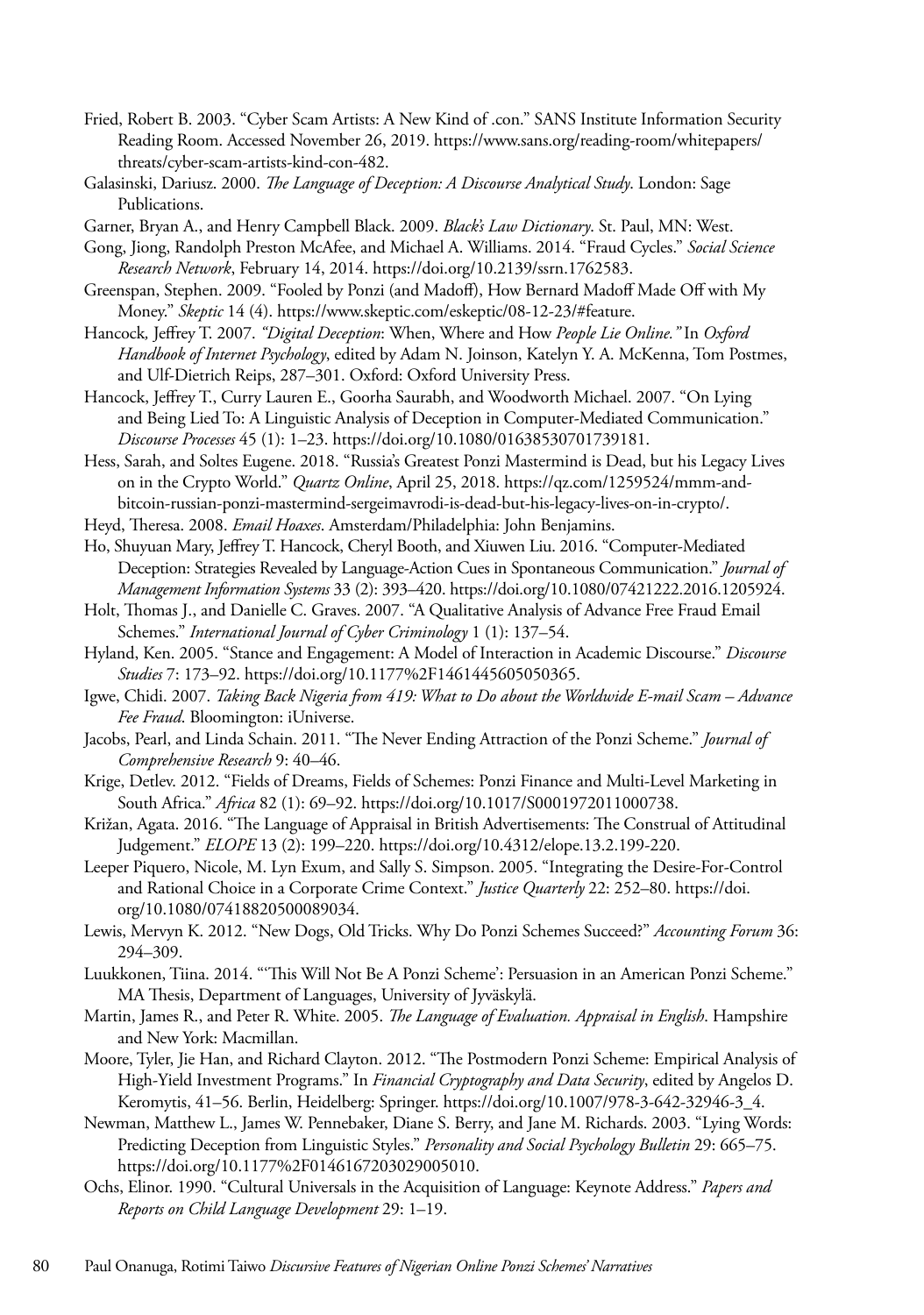- Okafor, Godson Okwuchukwu, and Ozioma Perpetua Unachukwu. 2015. "Lying in Mobile Phone Conversations: An Emerging Social Syndrome in Nigeria." *Journal of Social Sciences & Humanities Research* 1 (1): 1–7.
- Onanuga, Paul. 2017. "Language Use in Nigerian Spam SMSs: A Linguistic Stylistic Analysis." *Language Matters* 48 (2): 91-116. https://doi.org/10.1080/10228195.2017.1337805.
- —. 2020. "When Hip-Hop Meets CMC: Digital Discourse in Nigerian Hip-Hop." *Journal of Media & Cultural Studies* 34 (4): 590–600. https://doi.org/10.1080/10304312.2020.1757038.
- Onanuga, Paul, and Rotimi Taiwo. 2019. "Multimodality in Selected Nigerian Ponzi Schemes' Narratives." *Ekpoma Journal of Languages and Literary Studies* 12 (1–2): 327–51.
- Palasinski, Marek, and Simon Bignell. 2015. "Seeking Patterns of Digital Deception." In *Encyclopedia of Information Science and Technology, Third Edition*, edited by Mehdi Khosrow-Pour, 6446–54. Hershey, PA: Information Science Reference. https://doi.org/10.4018/978-1-4666-5888-2.ch633.
- Picornell, Isabel. 2011. "The Rake's Progress: Linguistic Strategies for Deception." In *Proceedings of the International Association of Forensic Linguists' Tenth Biennial Conference*, edited by Samuel Tomblin, Nicci MacLeod, Rui Sousa-Silva and Malcolm Coulthard, 153–68. Birmingham, UK: Centre for Forensic Linguistics, Aston University. https://www.forensiclinguistics.net/IAFL10proceedings.pdf.
- Rejón-Guardia, Francisco, and Francisco J. Martínez-López. 2014. "Online Advertising Intrusiveness and Consumers' Avoidance Behaviors." In *Handbook of Strategic e-Business Management*, edited by Francisco J. Martínez-López, 565–86. Berlin, Heidelberg: Springer. https://doi.org/10.1007/978-3- 642-39747-9\_23.
- Searle, John R. 1976. "A Classification of Illocutionary Acts." *Language in Society* 5 (1): 1–23. https://www. jstor.org/stable/4166848.
- Scollon, Ron, and Suzanne Wong Scollon. 1995. *Intercultural Communication: A Discourse Approach*. Oxford: Blackwell.
- Schaffer, Deborah. 2012. "The Language of Scam Spams: Linguistic Features of 'Nigerian Fraud' E-Mails." *A Review of General Semantics* 69 (2): 157–79. https://www.jstor.org/stable/42579182.
- Smith, Andrew. 2009. "Nigerian Scam E-Mails and the Charms of Capital." *Cultural Studies* 23 (1): 27–47. https://doi.org/10.1080/09502380802016162.
- Smith, Daniel Jordan. 2007. *A Culture of Corruption: Everyday Deception and Popular Discontent in Nigeria*. Princeton, NJ: Princeton University Press.
- Sorlin, Sandrine. 2017. "The Pragmatics of Manipulation: Exploiting Im/Politeness Theories." *Journal of Pragmatics* 121: 132–46. https://doi.org/10.1016/j.pragma.2017.10.002.
- Spencer-Oatey, Helen, ed. 2008. *Culturally Speaking: Culture, Communication and Politeness Theory*. New York: Continuum.
- Strohm, Florian, and Roman Klinger. 2018. "An Empirical Analysis of the Role of Amplifiers, Downtoners, and Negations in Emotion Classification in Microblogs." Paper presented at *2018 IEEE 5th International Conference on Data Science and Advanced Analytics (DSAA), Turin, Italy*, 673–81. IEEE. https://doi.org/10.1109/DSAA.2018.00087.
- Taiwo, Rotimi. 2010. "'The Thumb Tribe': Creativity and Social Change through SMS in Nigeria." *California Linguistic Notes* XXXV (1): 1–18.
- —. 2012. "Discursive Manipulation Strategies in Virtual Scams in Global Contexts." In *Computer-Mediated Communication across Cultures: InternationaI Interactions in Online Environments*, edited by Kirk St. Armant and Sigrid Kelsey, 143–54. Hershey, Pennsylvania: IGI Global. https://doi. org/10.4018/978-1-60960-833-0.ch010.
- —. 2016. "Cognitive Verbs and Stance Taking in Nigerian Jobs and Careers Portals Online." *Marang: Journal of Language and Literature* 27: 1–19.
- —. 2017. "Discursive Forms and Functions of Digital Deceptive Communication in Nigerian Online Discourse." In *Deception and Deceptive Communication*, edited by Innocent Chiluwa, 245–74. New York: Nova Science Publishers.
- Tanfa, Denis Yomi. 2006. "Advance Fee Fraud." PhD diss., University of South Africa, Pretoria.
- Tian, Kelly, and Bill Keep. 2002. *Customer Fraud and Business Responses: Let the Marketer Beware*. Westport CT: Quorum Books.